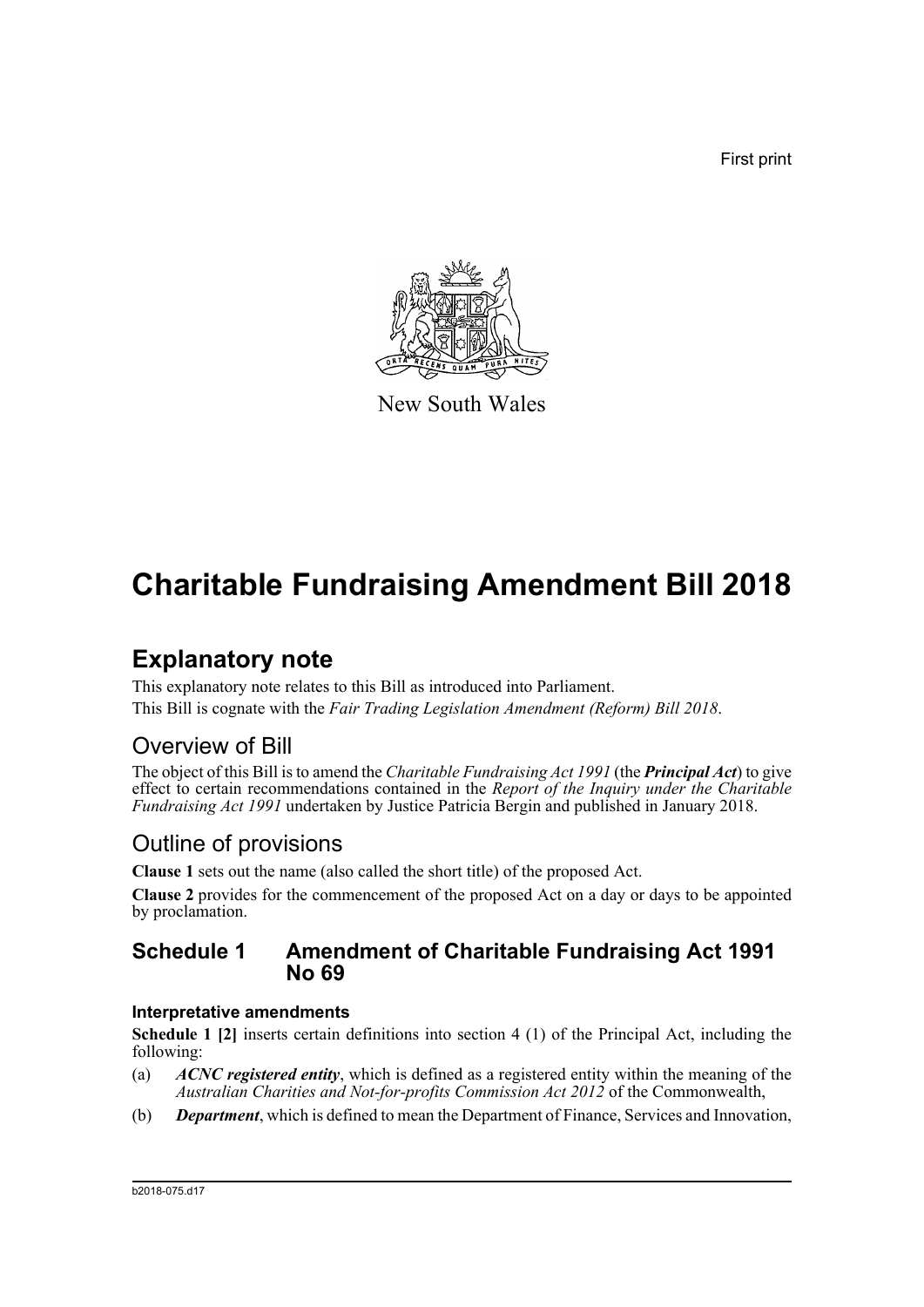(c) *Secretary*, which is defined to mean:

- (i) the Commissioner for Fair Trading, Department of Finance, Services and Innovation, or
- (ii) if there is no person employed as Commissioner for Fair Trading—the Secretary of the Department of Finance, Services and Innovation.

**Schedule 1 [31]** is a consequential amendment.

#### **Amendments relating to investigations and enforcement of Act**

**Schedule 1 [1], [3], [26]–[30], [32]–[37] and [40]–[42]** make amendments to revise and update provisions relating to investigations of contraventions of the Principal Act or the regulations and otherwise deal with the enforcement of that Act and the regulations.

**Schedule 1 [26]** inserts proposed Part 2A (proposed sections 25A–25ZA) into the Principal Act to revise and update provisions relating to investigations of contraventions of that Act or the regulations under that Act and other enforcement provisions.

**Division 1 of Part 2A** contains provisions dealing with investigation powers.

**Proposed section 25A** enables the Secretary to appoint authorised officers for the purposes of the Principal Act. The regulations are empowered to authorise police officers of or above a specified rank to exercise any or all of the functions of an authorised officer.

**Proposed section 25B** requires an authorised officer to be issued with an identity card in a form approved by the Secretary. The card must be returned to the Secretary if an authorised officer ceases to be an authorised officer or the Secretary requests the return of the card.

**Proposed section 25C** requires an authorised officer to carry his or her identity card at all times when exercising functions as an authorised officer and to produce the card when requested to do so by a person in respect of whom the authorised officer is exercising a power.

**Proposed section 25D** provides that the investigation powers may be used if the Secretary or an authorised officer reasonably believes that it is necessary to do so to determine whether there has been a contravention of the Principal Act, regulations made under the Principal Act or an authority issued under the Principal Act.

**Proposed section 25E** permits an authorised officer to enter premises (other than residential premises) without the occupier's consent and without a search warrant. An authorised officer may enter residential premises with the occupier's consent or if authorised by a search warrant.

**Proposed section 25F** limits entry to premises to reasonable times during the day, a time when a fundraising appeal is being conducted, a time when premises are open for entry and a time that is permitted by the occupier or a search warrant. The Secretary may certify other times when an authorised officer may enter premises.

**Proposed section 25G** sets out the powers of an authorised officer who enters premises, including to make inquiries of persons at the premises, to require documents to be produced, to take photos and make recordings and to seize documents.

**Proposed section 25H** enables an authorised officer to require accounts and statements to be produced and to make copies of and examine any accounts and statements that are produced.

**Proposed section 25I** enables an authorised officer to apply for a search warrant to inspect premises if the authorised officer has reasonable grounds for believing that a provision of the Principal Act or regulations under the Principal Act is being contravened on the premises.

**Proposed section 25J** requires an authorised officer to do as little damage as possible when exercising a function and allows reasonable compensation to be recovered from the Crown if damage is caused by a person exercising a power to enter premises.

**Proposed section 25K** enables the Minister administering the Principal Act (the *Minister*) to direct a person or body to pay the remuneration and expenses of an authorised officer for the exercise of investigation functions in relation to the person or body, if a person has been found guilty of an offence.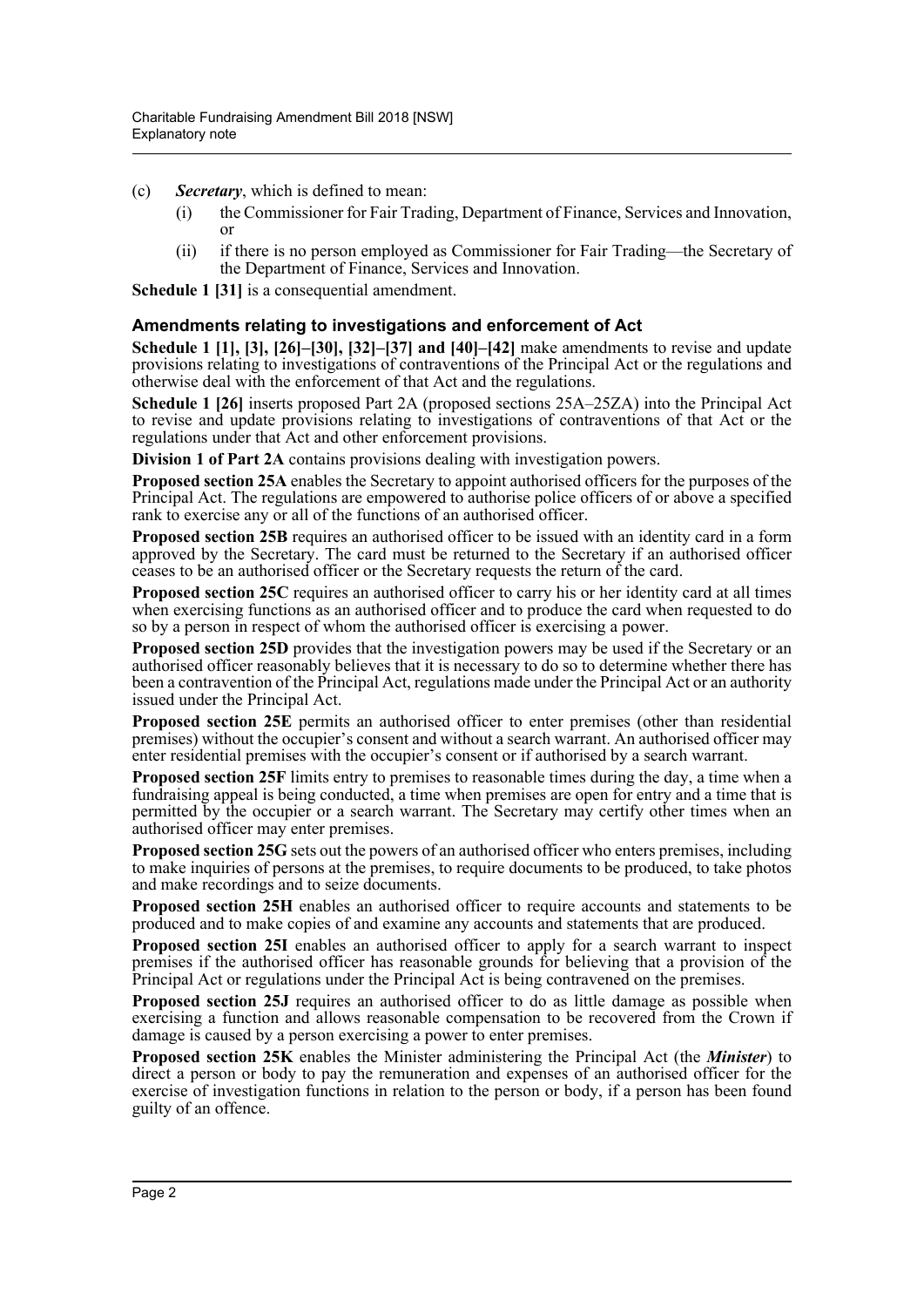**Proposed section 25L** establishes offences relating to non-compliance with requirements of authorised officers, including hindering or obstructing an authorised officer exercising functions, failing to comply with requirements and failing to produce documents or things.

**Division 2 of Part 2A** contains provisions dealing with other general enforcement powers.

**Proposed section 25M** enables an authorised officer to issue a compliance notice to a person or organisation conducting or proposing to conduct a fundraising appeal. The notice may require the person or organisation to remedy or prevent a contravention of the Principal Act or the regulations under the Principal Act or a condition of an authority issued under the Principal Act or to remedy things or operations causing or likely to cause the contravention.

**Proposed section 25N** enables an authorised officer to extend the period for complying with a compliance notice given to a person or organisation.

**Proposed section 25O** enables an authorised officer to make minor changes to a compliance notice and confers power on the Secretary to revoke or vary a compliance notice. The proposed section also preserves the validity of a compliance notice in the case of certain errors in the notice.

**Proposed section 25P** enables the Secretary to give an order to a person or organisation conducting or proposing to conduct a fundraising appeal, prohibiting the conduct of the fundraising appeal, if the Secretary is satisfied that the Principal Act, regulations under the Principal Act or conditions of an authority have not been, or will not be, complied with or that it is against the public interest for the fundraising appeal to be conducted.

**Proposed section 25Q** enables the Secretary to make an order prohibiting a person or organisation from conducting any fundraising appeal for a period of up to 2 years if the Secretary is satisfied that the person or organisation has persistently failed to comply with the Principal Act, regulations under the Principal Act or conditions of an authority and is likely to continue to do so. An application for an administrative review of the Secretary's decision to make the order may be made to the Civil and Administrative Tribunal.

**Division 3 of Part 2A** contains provisions dealing with enforceable undertakings.

**Proposed section 25R** provides for the Secretary to accept written undertakings by a person in connection with a contravention or alleged contravention of the Principal Act or the regulations under that Act. The undertaking will be enforceable once the Secretary's decision is notified to the person giving the undertaking.

**Proposed section 25S** requires the Secretary to give notice of a decision about accepting or rejecting an enforceable undertaking and requires notice of a decision to accept an undertaking, and of the reasons for the decision, to be published.

**Proposed section 25T** makes it an offence for a person to contravene an enforceable undertaking that is in force.

**Proposed section 25U** confers jurisdiction on the Local Court, on application by the Secretary, to direct a person who contravenes an enforceable undertaking to comply with the undertaking or make an order discharging the undertaking.The person may also be ordered to pay the costs of the proceedings and the reasonable costs of the Secretary in monitoring future compliance with the undertaking.

**Proposed section 25V** enables a person who gives an enforceable undertaking to withdraw or vary the undertaking at any time with the consent of the Secretary.

**Proposed section 25W** prohibits proceedings for a contravention of the proposed Act from being brought against a person if an enforceable undertaking is in effect in relation to that contravention. An undertaking may be given before proceedings are finalised and, if that occurs, the Secretary is to take all reasonable steps to discontinue the proceedings.

**Division 4 of Part 2A** contains other provisions dealing with offences and brings together certain current sections of the Principal Act.

**Proposed section 25X** (which is substantially the same as current section 50 of the Principal Act) requires proceedings for offences under the Principal Act to be dealt with summarily by the Local Court. Proceedings for offences may be commenced within, but not later than, 3 years after the date on which the offence is alleged to have been committed.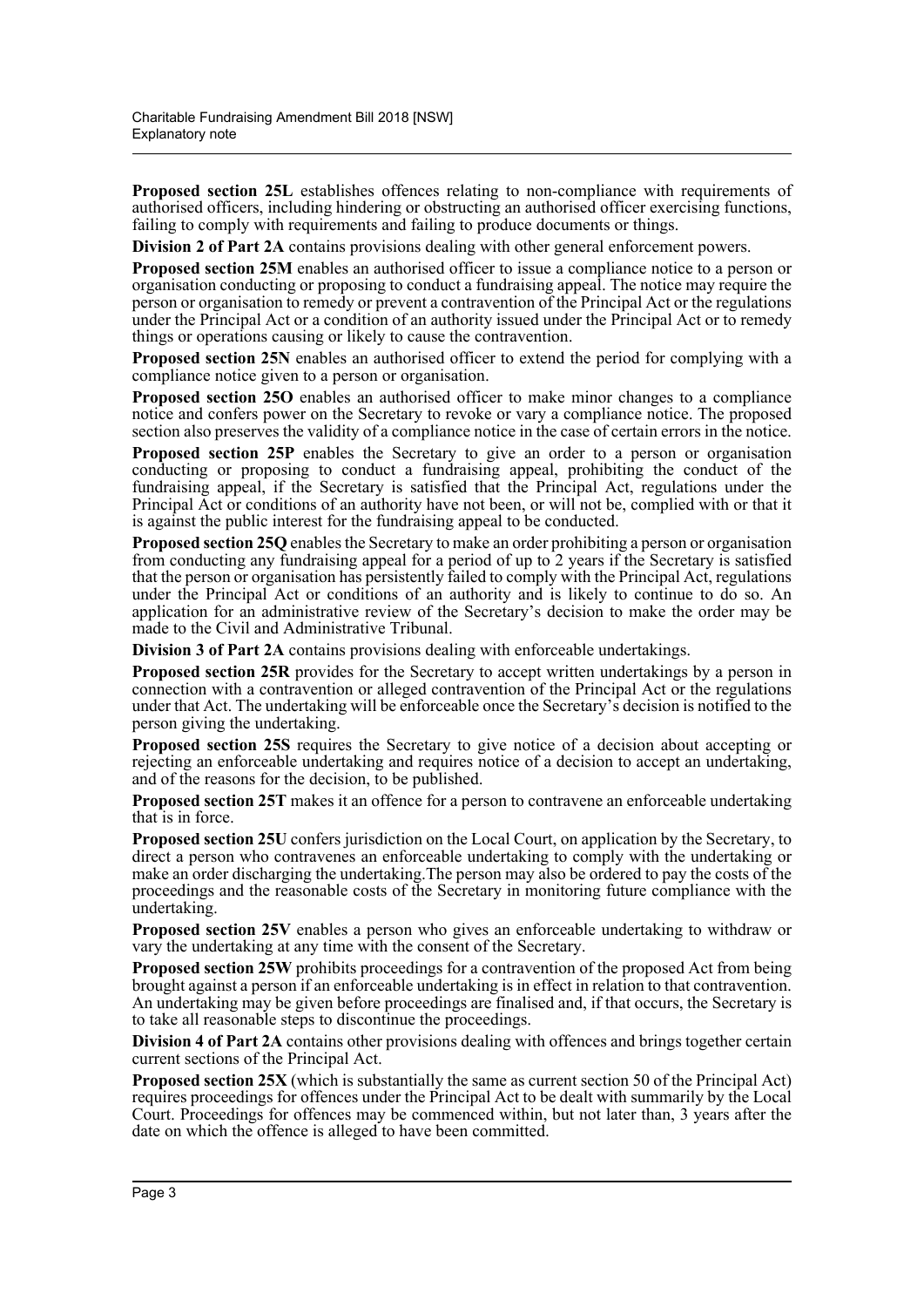**Proposed section 25Y** (which is substantially the same as current section 51 of the Principal Act) makes a director of a corporation, or other person concerned in the management of a corporation, liable for the same contravention of a provision of or under the Principal Act as the corporation if the director or other person knowingly authorised or permitted the contravention.

**Proposed section 25Z** confers on a court jurisdiction to make an order suspending, revoking or varying an authority granted under the regulations under the proposed Act. The action may be taken in addition or as an alternative to imposing a penalty for an offence.

**Proposed section 25ZA** enables penalty notices to be issued for offences against the proposed Act or regulations under the proposed Act.

**Schedule 1 [1], [3], [27]–[30], [32]–[37] and [40]–[42]** make consequential amendments.

**Schedule 1 [27] and [43]** relocate a provision of the Principal Act that provides for the Supreme Court to make an order for the disposition of assets in certain circumstances (including where there has been a cancellation of an authority).

#### **Amendments relating to unlawful fundraising**

**Schedule 1 [4]** substitutes sections 9 and 10 of the Principal Act to clarify the central offence provisions of that Act.

Proposed section 9 (Conducting unlawful fundraising) carries an increased maximum penalty of 200 penalty units (rather than 50 penalty units). Also, the offence of conducting a fundraising appeal in contravention of any condition attached to an authority authorising the appeal is to be removed and dealt with in the provision relating to conditions generally (see proposed section 19 below).

Proposed section 10 clarifies the obligations of participants in fundraising appeals. The new offence provides that a person must not participate in a fundraising appeal which the person knows is being conducted unlawfully. For the purposes of this offence, a fundraising appeal is being conducted unlawfully if it is being conducted:

- (a) by a person in contravention of proposed section 9, or
- (b) contrary to a condition of an authority.

#### **Amendments increasing offence penalties**

**Schedule 1 [5], [9], [10] and [19]** increase the maximum penalty that certain offences carry. **Schedule 1 [45]** increases the maximum penalty that an offence created by regulation under the Principal Act may carry.

#### **Miscellaneous amendments**

**Schedule 1 [6]** amends section 11 (2) of the Principal Act to make it clear that where an appeal is conducted by a trader (within the meaning of that section), the trader and the person or organisation that holds the authority to conduct the appeal must enter into a written agreement that complies with any requirements specified in the regulations regarding the conduct of the appeal.

**Schedule 1** [7] inserts proposed section 11 (2A) into the Principal Act to enable regulations to be made for or with respect to the following matters:

- (a) written agreements between traders and persons or organisations that hold authorities to conduct appeals, including matters that must be included in such written agreements,
- (b) matters that must be publicly disclosed by a trader when conducting an appeal in accordance with section 11.

**Schedule 1 [8] and [11]** make amendments to various provisions of the Principal Act to transfer the responsibility for granting authorities and administering the authority regime from the Minister to the Secretary. Other provisions substituted by the proposed Act make changes consistent with these amendments.

**Schedule 1 [12]** provides that the Secretary may grant an authority to conduct a fundraising appeal only if: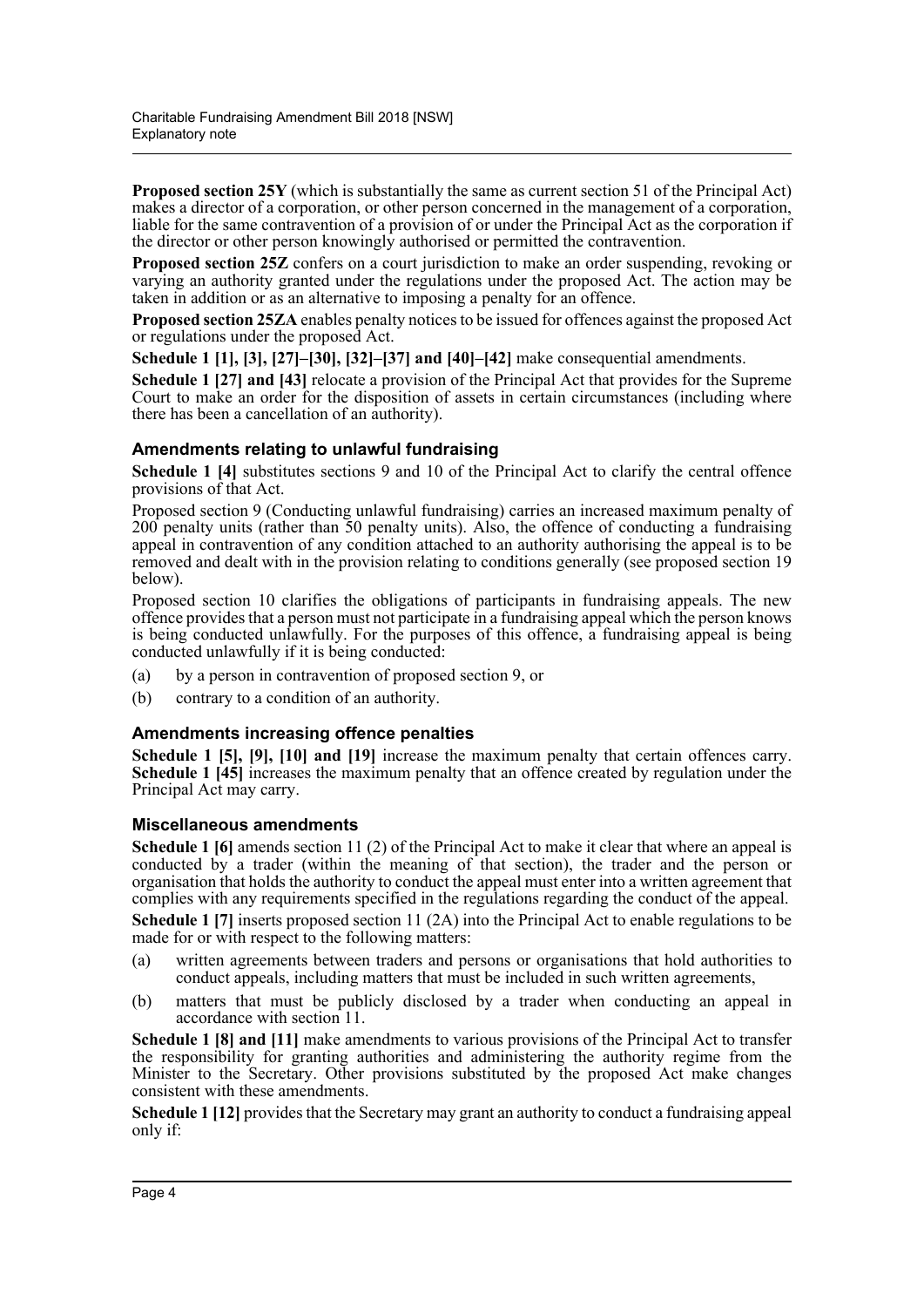- (a) the Secretary is satisfied that all of the persons proposing to conduct the appeal, and all persons associated with the proposed appeal, are fit and proper persons to administer, or to be associated with, a fundraising appeal for charitable purposes, or
- (b) the applicant is an ACNC registered entity.

**Schedule 1 [13]** makes a consequential amendment.

**Schedule 1 [14]** provides that the regulations may prescribe other matters which may be grounds for the Secretary to refuse an application to conduct a fundraising appeal.

**Schedule 1 [15]** simplifies the application process and provides that the regulations may specify circumstances in which a person is not a fit and proper person.

**Schedule 1 [16]** inserts proposed section 18 into the Principal Act to provide that an authority has effect for the term specified in the authority (not exceeding 5 years).

**Schedule 1 [16]** also inserts proposed section 18A into the Principal Act to provide that an authority may be renewed by the Secretary.

**Schedule 1 [17]** substitutes section 19 of the Principal Act to make it clear that an authority may be granted unconditionally or subject to conditions and is subject to any conditions imposed by the regulations. The Secretary may, by notice in writing given to the holder of an authority, impose a condition on the authority or amend or revoke a condition of the authority (other than a condition imposed by the regulations). The regulations may provide that a contravention of a specified condition is an offence punishable by a penalty not exceeding 50 penalty units.

**Schedule 1 [17]** also inserts proposed section 19A into the Principal Act to deal with the suspension and cancellation of authorities.

**Schedule 1 [18]** substitutes section 20 (6) of the Principal Act to require that money received in the course of a fundraising appeal, before the deduction of any expenses, is to be paid immediately into an account held by the holder of the authority concerned at an authorised deposit-taking institution.

**Schedule 1 [20]** inserts a new provision to enable regulations to be made to make provision for or with respect to the following:

- (a) the identification of payments into and out of those fundraising appeal accounts and the fundraising appeals that the payments relate to,
- (b) controls on expenditure, including expenditure on administration costs and the engagement of agents, employees or collectors,
- (c) the giving of receipts,
- (d) other matters relating to dealing with money or benefits received in the course of a fundraising appeal.

**Schedule 1 [21]** substitutes section 22 (2) of the Principal Act to remove certain prescriptive record-keeping requirements from that Act and instead provide that records relating to fundraising appeals must be kept and maintained in the manner, and for the period, specified in the regulations. **Schedule 1 [21]** also provides that the regulations may make provision for or with respect to the auditing of those records.

**Schedule 1 [22]** makes an amendment to section 22 (3) of the Principal Act that provides that if an unincorporated organisation contravenes that section, each trustee or other person who, at the time of the contravention, was a member of the governing body of the organisation is guilty of an offence. The amendment provides that such trustees or persons are guilty of the offence only if the trustee or person knowingly authorised or permitted the contravention. All new offences elsewhere in the proposed Act contain the same formulation.

**Schedule 1 [23]** substitutes section 23 of the Principal Act to simplify and clarify provisions relating to the lodgment of annual returns relating to authorities to conduct fundraising appeals.

**Schedule 1 [24]** amends section 24 of the Principal Act to provide that the accounts of any person or organisation that for the time being holds an authority to conduct a fundraising appeal, in so far as those accounts relate to receipts and expenditure in connection with any such appeals, are to be audited annually in accordance with the regulations.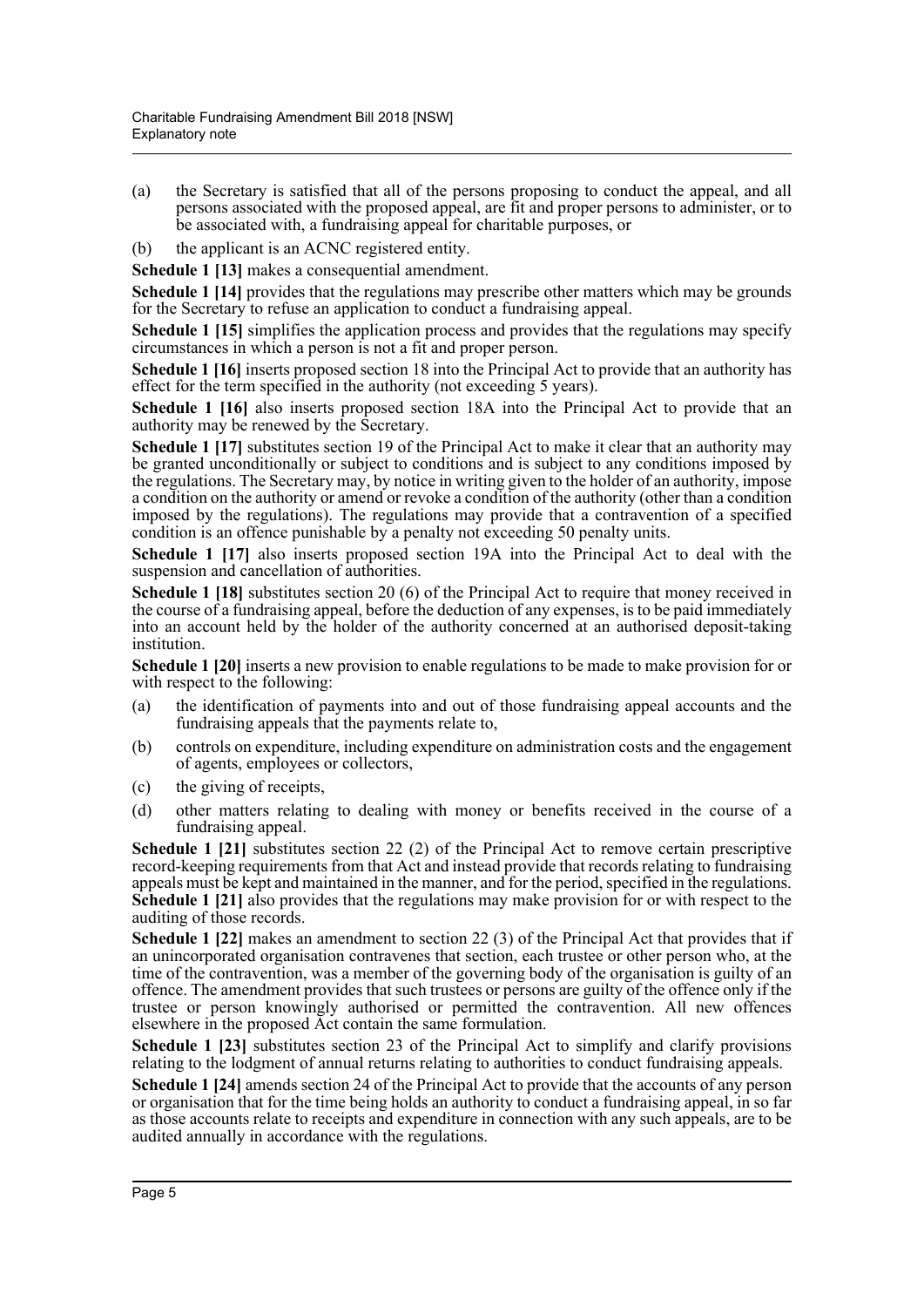**Schedule 1 [25]** inserts proposed sections 24A and 24B into the Principal Act. Proposed section 24A requires the holder of an authority to notify the Secretary of a change in certain specified circumstances. Failure to comply is an offence carrying a maximum penalty of 200 penalty units. Proposed section 24B requires the holder of an authority to give a written statement after the end of each financial year that the holder has, during that financial year, taken reasonable steps to ensure that the holder has complied with the Principal Act, the regulations and the conditions of the authority.

**Schedule 1 [38]** makes a consequential amendment.

**Schedule 1 [39]** substitutes section 48 of the Principal Act to provide that a person must not accept and keep any remuneration, payment or other benefit from an organisation that holds an authority if the person holds any office, or acts as a member of the governing body, of the organisation. The proposed section provides for exceptions and exemptions from this prohibition.

**Schedule 1 [44]** inserts proposed section 53 (2) into the Principal Act to provide that the Secretary may delegate the exercise of any function of the Secretary under that Act (other than the power of delegation) to:

- (a) any person employed in the Department, or
- (b) any person, or any class of persons, authorised for the purposes of that section by the regulations.

**Schedule 1 [46]** is a savings and transitional provision that enables savings and transitional regulations to amend the savings and transitional schedule to the Principal Act to provide for additional or different savings and transitional provisions instead of including the provisions in separate regulations.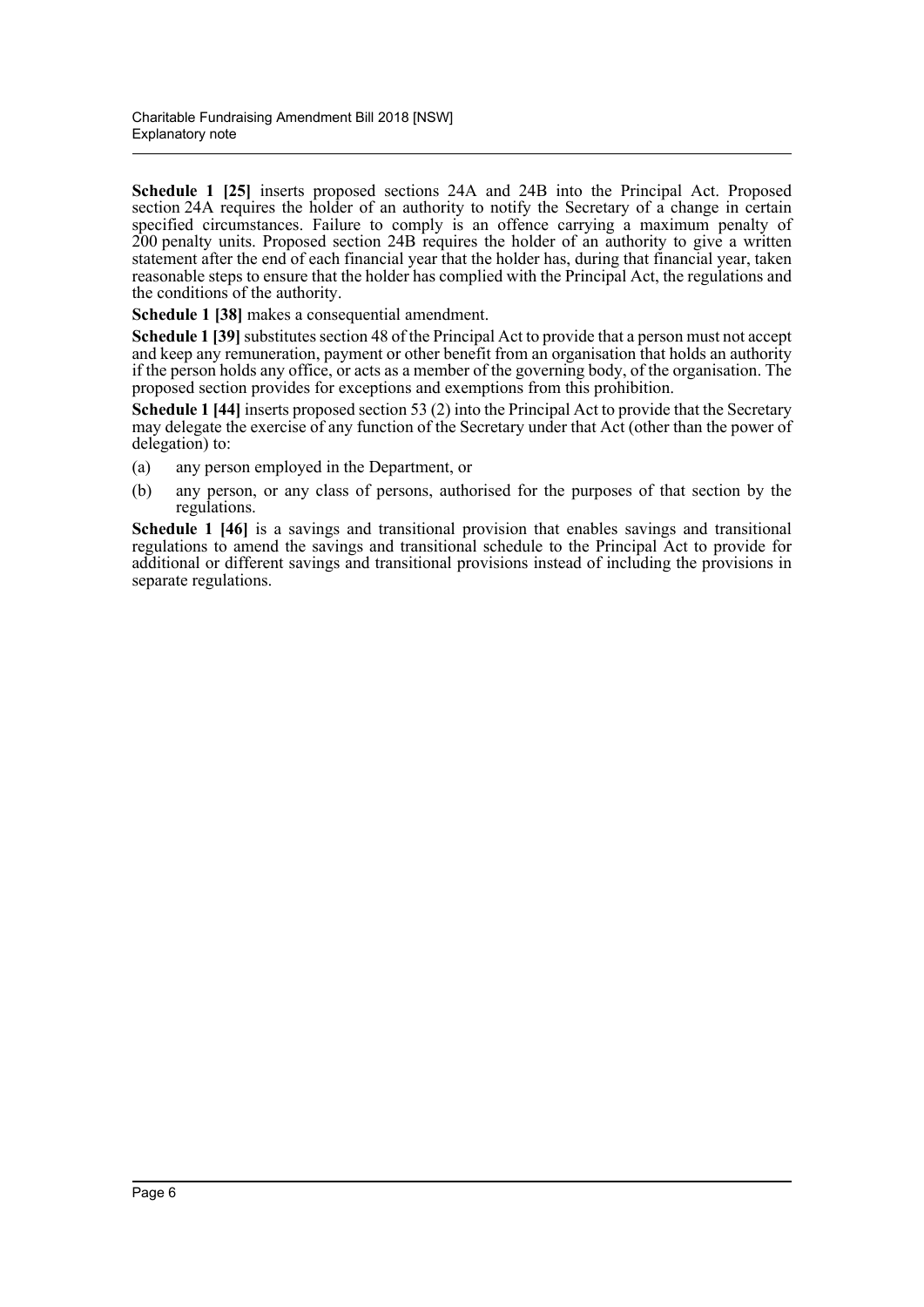First print



New South Wales

# **Charitable Fundraising Amendment Bill 2018**

### **Contents**

| Schedule 1 | Amendment of Charitable Fundraising Act 1991 No 69 |      |
|------------|----------------------------------------------------|------|
|            | 2 Commencement                                     |      |
|            | Name of Act                                        |      |
|            |                                                    | Page |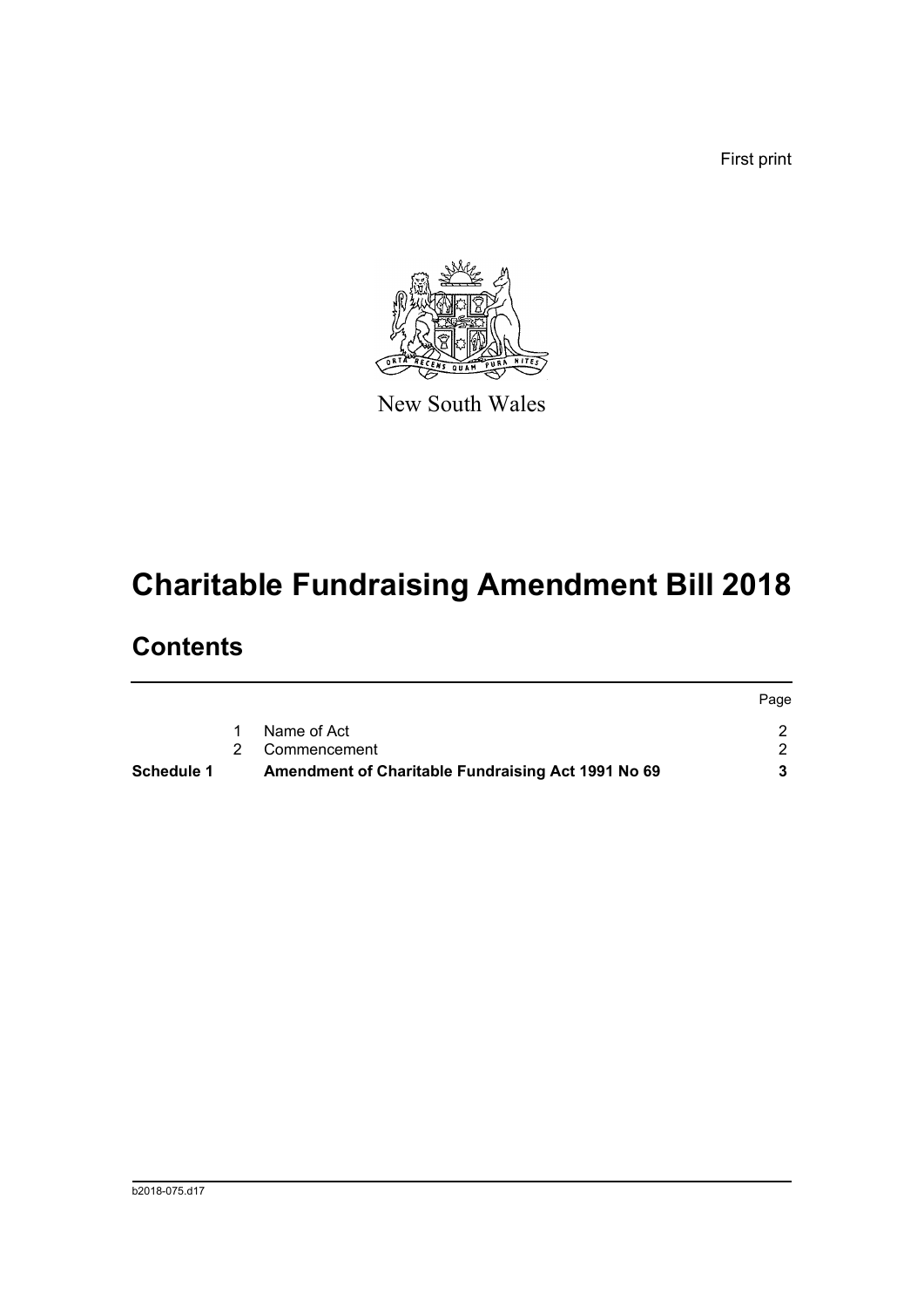

New South Wales

# **Charitable Fundraising Amendment Bill 2018**

No , 2018

#### **A Bill for**

An Act to amend the *Charitable Fundraising Act 1991* to make further provision with regard to the regulation of public fundraising for charitable purposes; and for other purposes.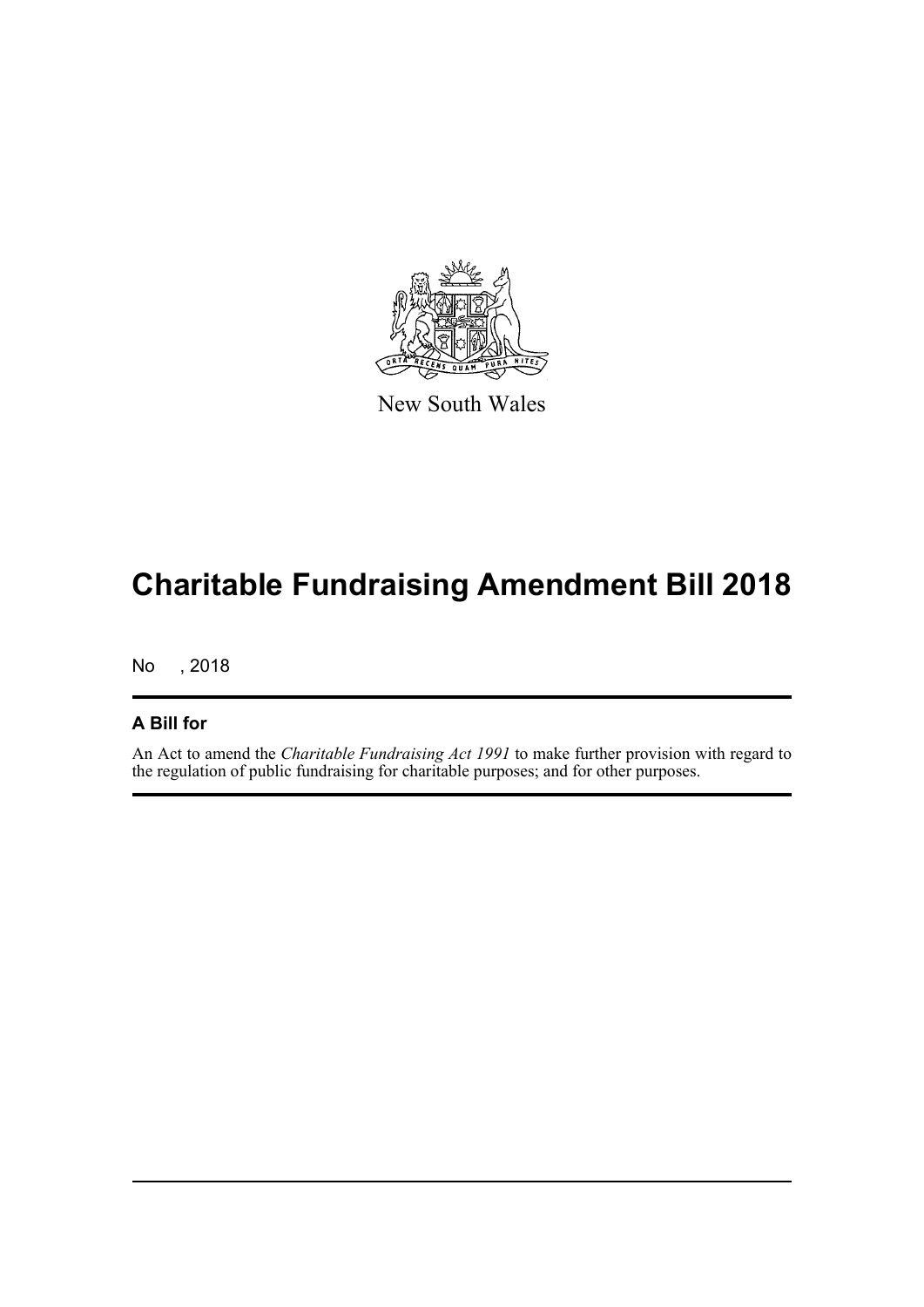### <span id="page-8-0"></span>**The Legislature of New South Wales enacts:** 1

<span id="page-8-1"></span>

| $\mathbf 1$  | Name of Act                                                          | r |
|--------------|----------------------------------------------------------------------|---|
|              | This Act is the <i>Charitable Fundraising Amendment Act 2018</i> .   |   |
| $\mathbf{2}$ | <b>Commencement</b>                                                  |   |
|              | This Act commences on a day or days to be appointed by proclamation. |   |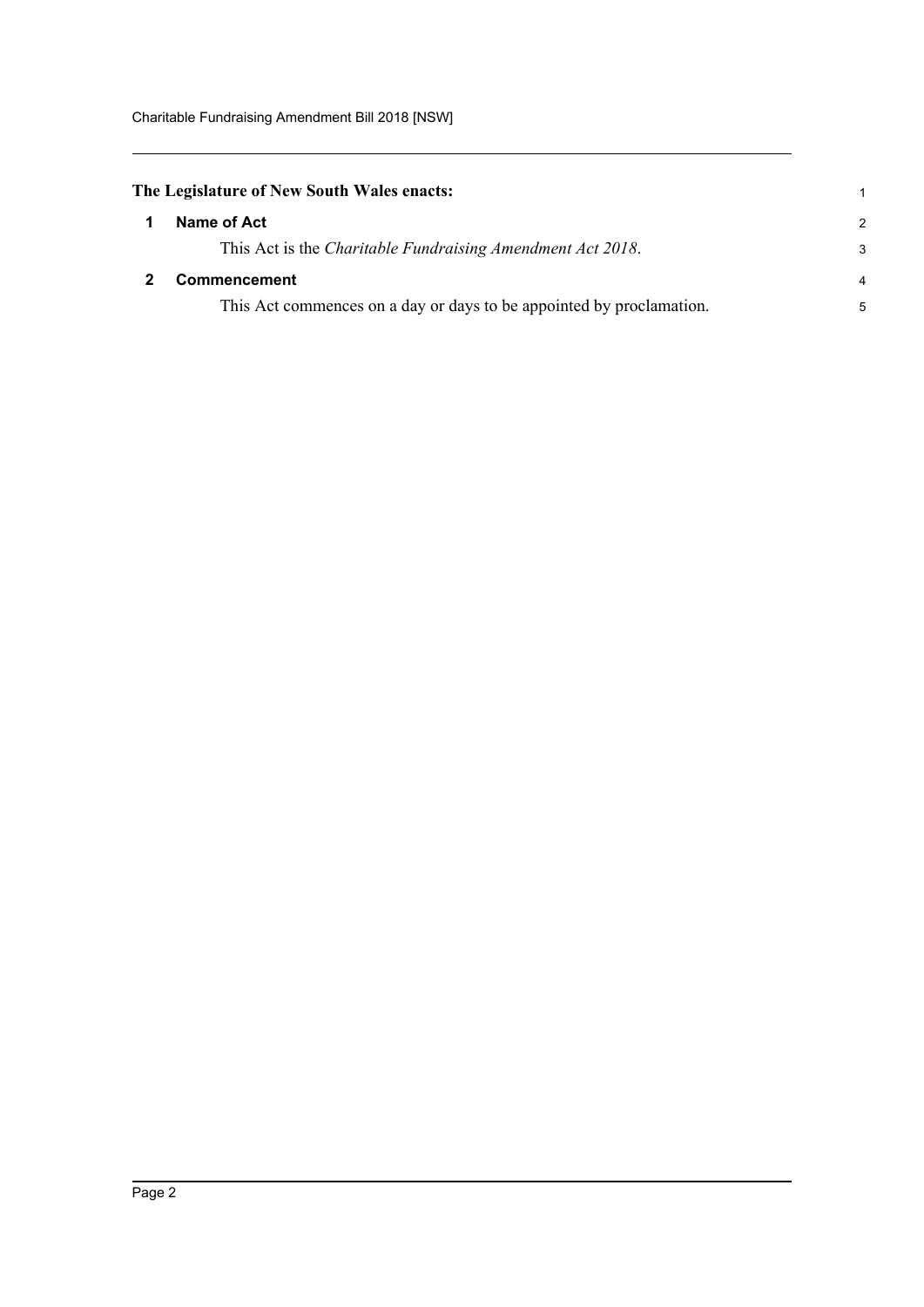<span id="page-9-0"></span>

|     | <b>Schedule 1</b>                                                                  |                              |     | <b>Amendment of Charitable Fundraising Act 1991</b><br><b>No 69</b>                                                                                                                                                          |                |  |  |
|-----|------------------------------------------------------------------------------------|------------------------------|-----|------------------------------------------------------------------------------------------------------------------------------------------------------------------------------------------------------------------------------|----------------|--|--|
| [1] |                                                                                    |                              |     | Whole Act (except in Division 1 of Part 3, sections 4 (1), 41B (1) (a), 41C, 41S (1) (d)<br>and 49 and Schedule 2)                                                                                                           |                |  |  |
|     |                                                                                    |                              |     | Omit "inspector" wherever occurring. Insert instead "officer".                                                                                                                                                               |                |  |  |
| [2] |                                                                                    | <b>Section 4 Definitions</b> |     |                                                                                                                                                                                                                              |                |  |  |
|     |                                                                                    |                              |     | Insert in alphabetical order in section $4(1)$ :                                                                                                                                                                             |                |  |  |
|     |                                                                                    |                              |     | ACNC registered entity has the same meaning as registered entity has in the<br>Australian Charities and Not-for-profits Commission Act 2012 of the<br>Commonwealth.                                                          | 10             |  |  |
|     |                                                                                    |                              |     | <b>annual return</b> means a return lodged or required to be lodged under<br>section 23.                                                                                                                                     | 11<br>12       |  |  |
|     |                                                                                    |                              |     | <b>Department</b> means the Department of Finance, Services and Innovation.<br>Secretary means:                                                                                                                              | 13<br>14       |  |  |
|     |                                                                                    |                              | (a) | the Commissioner for Fair Trading, Department of Finance, Services<br>and Innovation, or                                                                                                                                     | 15<br>16       |  |  |
|     |                                                                                    |                              | (b) | if there is no person employed as Commissioner for Fair Trading—the<br>Secretary of the Department of Finance, Services and Innovation.                                                                                      | 17<br>18       |  |  |
| [3] |                                                                                    | Section 4 (1)                |     |                                                                                                                                                                                                                              | 1 <sup>c</sup> |  |  |
|     | Omit the definition of <i>authorised inspector</i> . Insert in alphabetical order: |                              |     |                                                                                                                                                                                                                              |                |  |  |
|     |                                                                                    |                              |     | <i>authorised officer means:</i>                                                                                                                                                                                             | 21             |  |  |
|     |                                                                                    |                              | (a) | a person appointed as an authorised officer under section 25A, or                                                                                                                                                            | 22             |  |  |
|     |                                                                                    |                              | (b) | a person appointed as an investigator under section 18 of the Fair<br>Trading Act 1987, or                                                                                                                                   | 23<br>24       |  |  |
|     |                                                                                    |                              | (c) | a police officer authorised under section 25A to exercise the functions<br>of an authorised officer.                                                                                                                         | 25<br>26       |  |  |
| [4] | Sections 9 and 10                                                                  |                              |     |                                                                                                                                                                                                                              |                |  |  |
|     | Omit the sections. Insert instead:                                                 |                              |     |                                                                                                                                                                                                                              |                |  |  |
|     | 9                                                                                  |                              |     | <b>Conducting unlawful fundraising</b>                                                                                                                                                                                       | 29             |  |  |
|     |                                                                                    | (1)                          |     | A person must not conduct a fundraising appeal unless the person:                                                                                                                                                            | 3 <sub>C</sub> |  |  |
|     |                                                                                    |                              | (a) | is the holder of an authority authorising the person to conduct the<br>appeal, or                                                                                                                                            | 31<br>32       |  |  |
|     |                                                                                    |                              | (b) | is a member of an organisation, or an employee or agent of a person or<br>organisation, that holds such an authority and is authorised, by the<br>person or organisation that holds the authority, to conduct the appeal, or | 33<br>34<br>35 |  |  |
|     |                                                                                    |                              | (c) | is authorised under subsection (2) to conduct the appeal without an<br>authority.                                                                                                                                            | 36<br>37       |  |  |
|     |                                                                                    |                              |     | Maximum penalty: 200 penalty units.                                                                                                                                                                                          | 38             |  |  |
|     |                                                                                    | (2)                          |     | The following may conduct a fundraising appeal without being the holder of<br>an authority:                                                                                                                                  | 39<br>40       |  |  |
|     |                                                                                    |                              | (a) | an organisation or person, or one of a class of organisations or persons,<br>authorised by the regulations,                                                                                                                  | 41<br>42       |  |  |
|     |                                                                                    |                              |     |                                                                                                                                                                                                                              |                |  |  |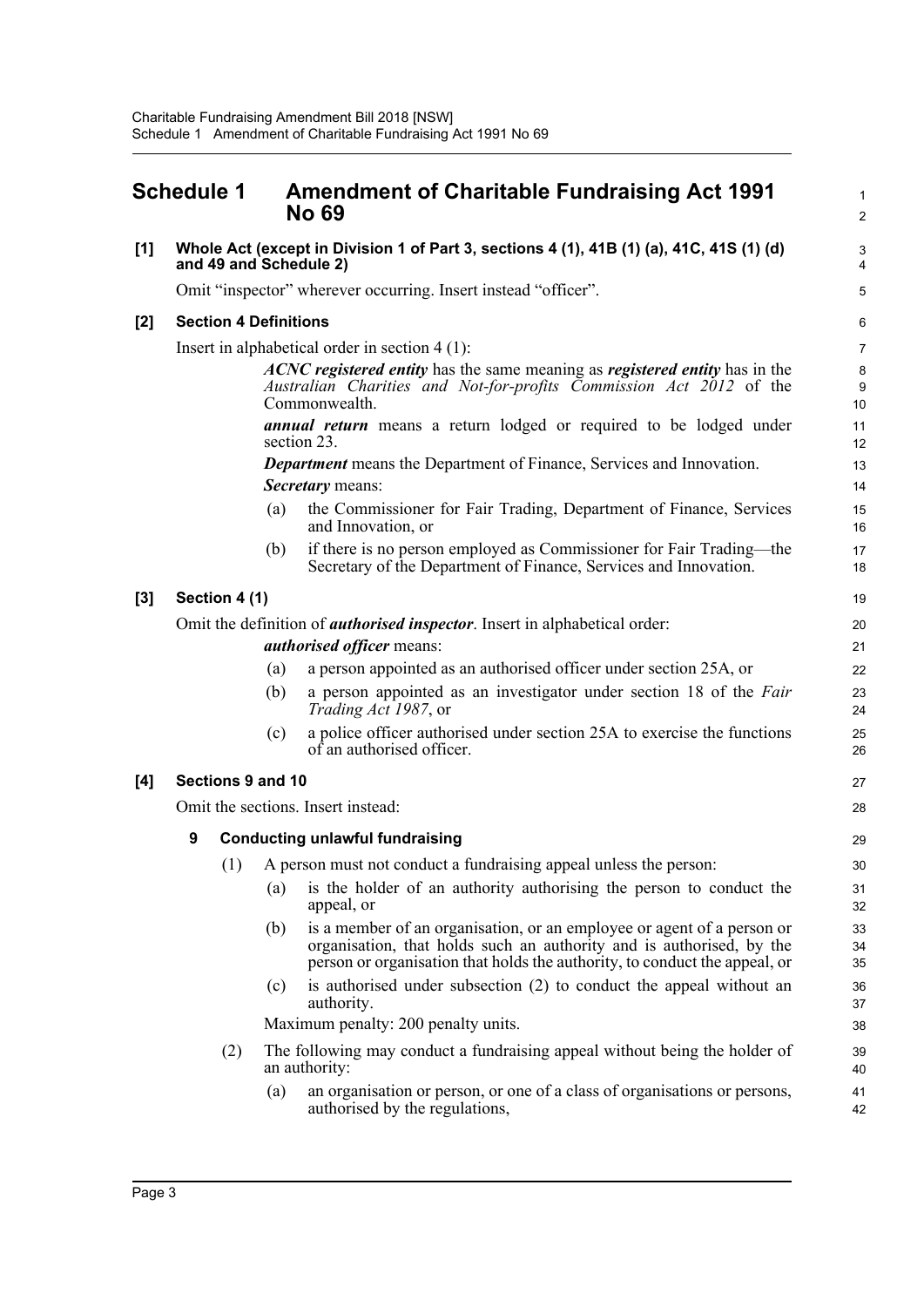|                  |                                                                            |                       | (b)                 | an organisation established by an Act and subject to the control and<br>direction of a Minister,                                                                                                                                            | $\mathbf{1}$<br>$\overline{c}$               |  |  |
|------------------|----------------------------------------------------------------------------|-----------------------|---------------------|---------------------------------------------------------------------------------------------------------------------------------------------------------------------------------------------------------------------------------------------|----------------------------------------------|--|--|
|                  |                                                                            |                       | (c)                 | a member, employee or agent of any organisation or other person<br>referred to in paragraph (a) or (b) who is authorised by the organisation<br>or other person to conduct the appeal,                                                      | $\mathbf{3}$<br>$\overline{\mathbf{4}}$<br>5 |  |  |
|                  |                                                                            |                       | (d)                 | a person who, in accordance with section 11, conducts the appeal in<br>conjunction with the holder of an authority.                                                                                                                         | 6<br>$\overline{7}$                          |  |  |
|                  | 10                                                                         |                       |                     | Participating in unlawful fundraising                                                                                                                                                                                                       | 8                                            |  |  |
|                  |                                                                            | (1)                   |                     | A person must not participate in a fundraising appeal which the person knows<br>is being conducted unlawfully.<br>Maximum penalty: 50 penalty units.                                                                                        | 9<br>10<br>11                                |  |  |
|                  |                                                                            | (2)                   |                     | For the purposes of this section, a fundraising appeal is being conducted<br>unlawfully if it is being conducted:                                                                                                                           | 12<br>13                                     |  |  |
|                  |                                                                            |                       | (a)                 | by a person in contravention of section 9, or                                                                                                                                                                                               | 14                                           |  |  |
|                  |                                                                            |                       | (b)                 | contrary to a condition of an authority.                                                                                                                                                                                                    | 15                                           |  |  |
| [5]              |                                                                            | deriving benefit      |                     | Section 11 Appeals conducted by persons engaged in business or otherwise                                                                                                                                                                    | 16<br>17                                     |  |  |
|                  |                                                                            |                       |                     | Omit "50 penalty units" from section 11 (1). Insert instead "200 penalty units".                                                                                                                                                            | 18                                           |  |  |
| [6]              |                                                                            |                       | Section 11 (2) (a1) |                                                                                                                                                                                                                                             | 19                                           |  |  |
|                  | Insert after section 11 $(2)$ $(a)$ :                                      |                       |                     |                                                                                                                                                                                                                                             |                                              |  |  |
|                  |                                                                            |                       | $\left( a1\right)$  | the trader and the person or organisation that holds the authority to<br>conduct the appeal must enter into a written agreement that complies<br>with any requirements specified in the regulations regarding the<br>conduct of the appeal, | 21<br>22<br>23<br>24                         |  |  |
| $\left[7\right]$ |                                                                            | Section 11 (2A)       |                     |                                                                                                                                                                                                                                             | 25                                           |  |  |
|                  |                                                                            |                       |                     | Insert after section $11(2)$ :                                                                                                                                                                                                              | 26                                           |  |  |
|                  |                                                                            | (2A)                  | matters:            | The regulations may make provision for or with respect to the following                                                                                                                                                                     | 27<br>28                                     |  |  |
|                  |                                                                            |                       | (a)                 | written agreements between traders and persons or organisations that<br>hold authorities to conduct appeals, including matters that must be<br>included in the written agreements,                                                          | 29<br>30<br>31                               |  |  |
|                  |                                                                            |                       | (b)                 | matters that must be publicly disclosed by a trader when conducting an<br>appeal in accordance with this section.                                                                                                                           | 32<br>33                                     |  |  |
| [8]              |                                                                            | <b>Section 11 (3)</b> |                     |                                                                                                                                                                                                                                             | 34                                           |  |  |
|                  |                                                                            |                       |                     | Omit "Minister's". Insert instead "Secretary's".                                                                                                                                                                                            | 35                                           |  |  |
| [9]              |                                                                            |                       |                     | Section 12 Advertising unlawful appeals                                                                                                                                                                                                     | 36                                           |  |  |
|                  |                                                                            |                       |                     | Omit "50 penalty units" from section 12 (1). Insert instead "200 penalty units".                                                                                                                                                            | 37                                           |  |  |
| [10]             |                                                                            |                       |                     | Section 13 False representations in conduct of fundraising appeal                                                                                                                                                                           | 38                                           |  |  |
|                  |                                                                            |                       |                     | Omit "50 penalty units or imprisonment for 6 months, or both" from section 13 (2).                                                                                                                                                          | 39                                           |  |  |
|                  | Insert instead "200 penalty units or imprisonment for 12 months, or both". |                       |                     |                                                                                                                                                                                                                                             |                                              |  |  |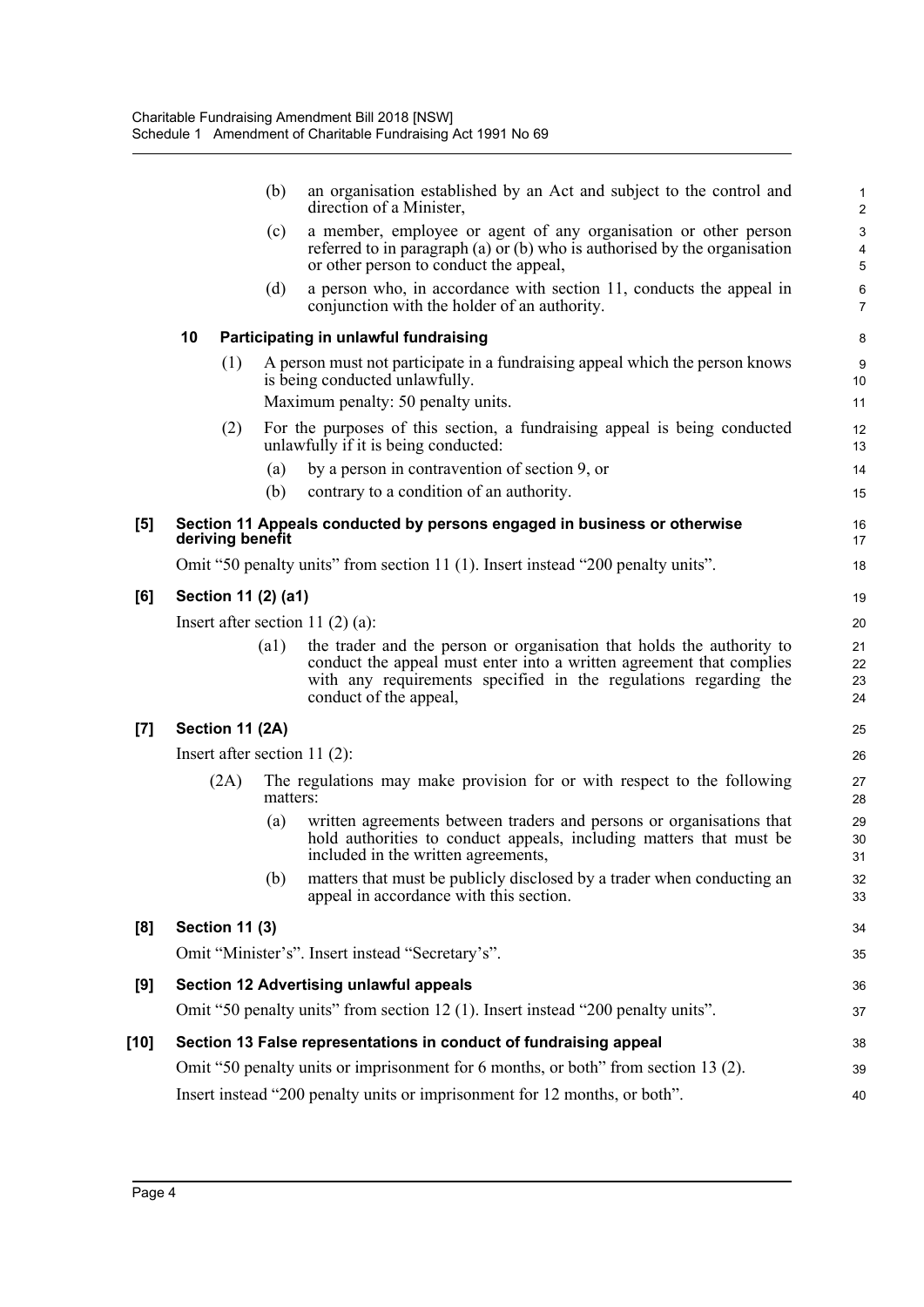| $[11]$ |                          |                                 |                   | Sections 13A (1), 14 (5) and 16 (2)                                                                                                                                                                                                                                     |                      |  |  |  |
|--------|--------------------------|---------------------------------|-------------------|-------------------------------------------------------------------------------------------------------------------------------------------------------------------------------------------------------------------------------------------------------------------------|----------------------|--|--|--|
|        |                          |                                 |                   | Omit "Minister" wherever occurring. Insert instead "Secretary".                                                                                                                                                                                                         | 2                    |  |  |  |
| $[12]$ |                          |                                 |                   | <b>Section 16 Dealing with applications</b>                                                                                                                                                                                                                             |                      |  |  |  |
|        |                          | Insert before section $16(2)$ : |                   |                                                                                                                                                                                                                                                                         |                      |  |  |  |
|        | (1)                      |                                 |                   | The Secretary may grant an authority only if:                                                                                                                                                                                                                           | 5                    |  |  |  |
|        |                          |                                 | $\left( a\right)$ | the Secretary is satisfied that all the persons proposing to conduct the<br>appeal, and all the persons associated with the proposed appeal, are fit<br>and proper persons to administer, or to be associated with, a fundraising<br>appeal for charitable purposes, or | $\epsilon$<br>7<br>ε |  |  |  |
|        |                          |                                 | (b)               | the applicant is an ACNC registered entity.                                                                                                                                                                                                                             | 10                   |  |  |  |
| $[13]$ |                          | Section 16 (2) (b)              |                   |                                                                                                                                                                                                                                                                         | 11                   |  |  |  |
|        |                          | Omit the paragraph.             |                   |                                                                                                                                                                                                                                                                         | 12                   |  |  |  |
| $[14]$ |                          | Section 16 (2) (i)              |                   |                                                                                                                                                                                                                                                                         | 13                   |  |  |  |
|        |                          |                                 |                   | Insert after section 16 $(2)$ (h):                                                                                                                                                                                                                                      | 14                   |  |  |  |
|        |                          |                                 | (i)               | any other matter prescribed by the regulations.                                                                                                                                                                                                                         | 15                   |  |  |  |
| $[15]$ |                          | <b>Section 16 (5)</b>           |                   |                                                                                                                                                                                                                                                                         | 16                   |  |  |  |
|        |                          |                                 |                   | Omit section 16 $(5)$ – $(7)$ . Insert instead:                                                                                                                                                                                                                         | 17                   |  |  |  |
|        |                          | (5)                             |                   | Without limiting the circumstances in which a person may be found not to be<br>a fit and proper person for the purposes of this section, the regulations may<br>specify circumstances in which a person is not a fit and proper person.                                 | 18<br>19<br>20       |  |  |  |
| [16]   | Sections 18 and 18A      |                                 |                   |                                                                                                                                                                                                                                                                         |                      |  |  |  |
|        | Insert after section 17: |                                 |                   |                                                                                                                                                                                                                                                                         |                      |  |  |  |
|        | 18                       |                                 |                   | <b>Duration of authority</b>                                                                                                                                                                                                                                            | 23                   |  |  |  |
|        |                          | (1)                             |                   | An authority has effect for the term specified in the authority (not exceeding<br>5 years) unless it is sooner cancelled.                                                                                                                                               | 24<br>25             |  |  |  |
|        |                          | (2)                             |                   | The suspension of an authority does not affect the term of the authority.                                                                                                                                                                                               | 26                   |  |  |  |
|        |                          | (3)                             |                   | This section does not affect the term of any authority granted under this Act<br>and in force immediately before the insertion of this section by the <i>Charitable</i><br>Fundraising Amendment Act 2018.                                                              | 27<br>28<br>29       |  |  |  |
|        | <b>18A</b>               |                                 |                   | <b>Renewal of authority</b>                                                                                                                                                                                                                                             | 30                   |  |  |  |
|        |                          | (1)                             |                   | An authority may be renewed on application to the Secretary made before or<br>within 3 months after the expiry of the authority.                                                                                                                                        | 31<br>32             |  |  |  |
|        |                          | (2)                             |                   | Subject to this section, this Act applies to an application for the renewal of an<br>authority in the same way as it applies to an application for an authority.                                                                                                        | 33<br>34             |  |  |  |
|        |                          | (3)                             |                   | The Secretary may refuse an application to renew an authority if the Secretary<br>is satisfied of either or both of the following:                                                                                                                                      | 35<br>36             |  |  |  |
|        |                          |                                 | (a)               | that the applicant has not complied with the requirements of this Act or<br>the regulations,                                                                                                                                                                            | 37<br>38             |  |  |  |
|        |                          |                                 | (b)               | that the applicant has failed to comply with a condition of the authority<br>that is to be renewed.                                                                                                                                                                     | 39<br>40             |  |  |  |
|        |                          |                                 |                   |                                                                                                                                                                                                                                                                         |                      |  |  |  |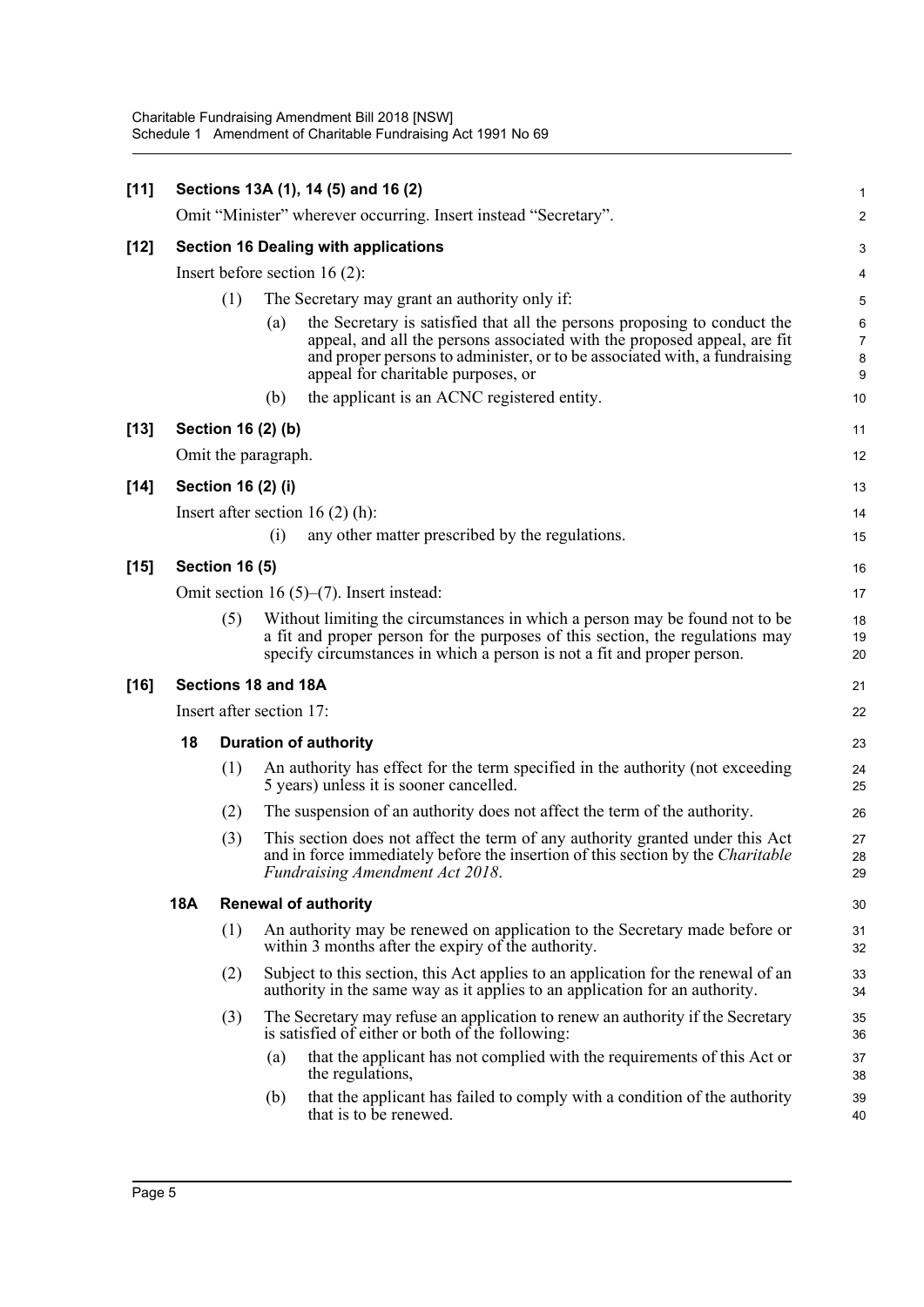(4) If an application to renew an authority is made within the period of 3 months 1 after the expiry of the authority, the original authority is taken to have 2 remained in force, and to remain in force, until the determination of that 3 application. 4

#### **[17] Sections 19 and 19A** 5

Omit section 19. Insert instead: 6

#### **19 Conditions of authority** 7

- (1) An authority may be granted unconditionally or subject to conditions and is 8 subject to any conditions imposed by the regulations.
- (2) The Secretary may, by notice in writing given to the holder of an authority, 10 impose a condition on the authority or amend or revoke a condition of the 11 authority (other than a condition imposed by the regulations). 12
- (3) The regulations may provide that a contravention of a specified condition is an 13 offence punishable by a penalty not exceeding 50 penalty units. 14

#### **19A Suspension or cancellation of authority** 15

- (1) The Secretary may suspend or cancel an authority on the following grounds: 16
	- (a) the holder of the authority has not complied with the requirements of 17 this Act or the regulations, the 18 separation of the regulations, the 18 separation of the 18 separations, the 18 separation of the 18 separations, the 18 separation of the 18 separations, the 18 separation of the 18 sepa
	- (b) the holder of the authority has failed to comply with a condition of the 19 authority, 20
	- (c) in the opinion of the Secretary, any person who has conducted a 21 fundraising appeal under the authority, or any person associated with 22 any such appeal, is not a fit and proper person to administer, or to be 23 associated with, a fundraising appeal for charitable purposes, 24
	- (d) the holder of the authority made a statement or provided information to 25 the Secretary or an authorised officer that was false or misleading in a 26 material particular, 27
	- (e) the holder of the authority is bankrupt, in liquidation or under external 28 administration, 29
	- (f) the holder of the authority gives the Secretary a written request for the 30 suspension or cancellation, 31
	- (g) other grounds prescribed by the regulations for the purposes of this 32 subsection. 33
- (2) The regulations may make provision for or with respect to the following: 34
	- (a) procedures relating to the proposed suspension or cancellation of an 35 authority, 36
	- (b) reviews of or appeals against the suspension or cancellation of an 37 authority. The contract of the contract of the contract of the contract of the contract of the contract of the contract of the contract of the contract of the contract of the contract of the contract of the contract of the

#### **[18] Section 20 Proceeds of appeal** 39

Omit section 20 (6). Insert instead: 40

(6) Any money received in the course of a fundraising appeal, before the 41 deduction of any expenses, is to be paid immediately into an account held by 42 the holder of the authority concerned at an authorised deposit-taking 43 institution. 44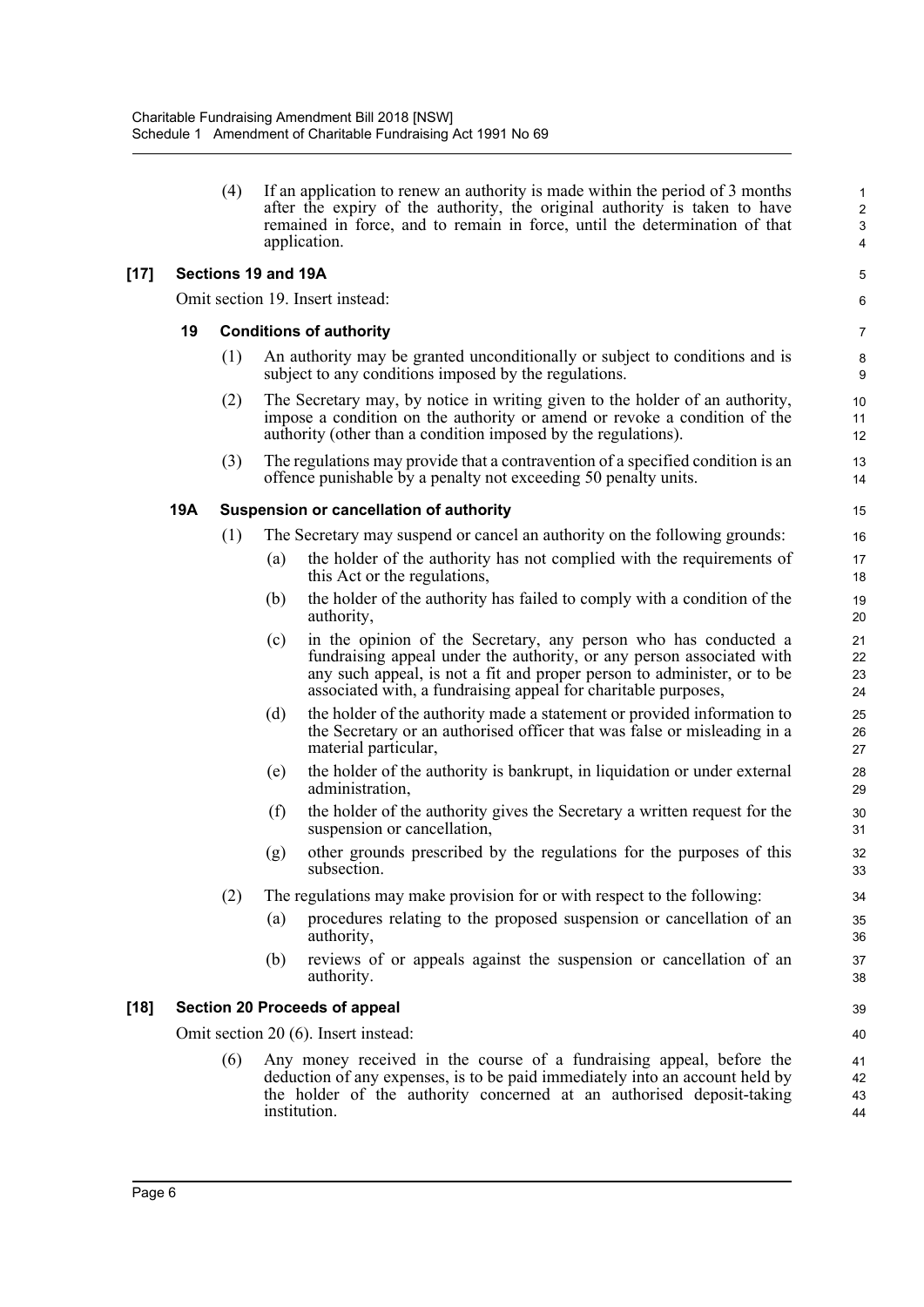| $[19]$ | <b>Section 20 (7)</b>             |                        |                                                                                                                                                                                                                                                                                                                                                     |                            |  |  |  |
|--------|-----------------------------------|------------------------|-----------------------------------------------------------------------------------------------------------------------------------------------------------------------------------------------------------------------------------------------------------------------------------------------------------------------------------------------------|----------------------------|--|--|--|
|        |                                   |                        | Omit "50 penalty units or imprisonment for 6 months, or both".                                                                                                                                                                                                                                                                                      | $\overline{c}$             |  |  |  |
|        |                                   |                        | Insert instead "200 penalty units or imprisonment for 2 years, or both".                                                                                                                                                                                                                                                                            | 3                          |  |  |  |
| $[20]$ |                                   | <b>Section 20 (10)</b> |                                                                                                                                                                                                                                                                                                                                                     | 4                          |  |  |  |
|        | Insert after section $20(9)$ :    |                        |                                                                                                                                                                                                                                                                                                                                                     |                            |  |  |  |
|        | (10)                              |                        | The regulations may make provision for or with respect to the following:                                                                                                                                                                                                                                                                            |                            |  |  |  |
|        |                                   |                        | the identification of payments into and out of accounts and the<br>(a)<br>fundraising appeals that the payments relate to,                                                                                                                                                                                                                          | 7<br>8                     |  |  |  |
|        |                                   |                        | controls on expenditure, including expenditure on administration costs<br>(b)<br>and the engagement of agents, employees or collectors,                                                                                                                                                                                                             | 9<br>10                    |  |  |  |
|        |                                   |                        | the giving of receipts,<br>(c)                                                                                                                                                                                                                                                                                                                      | 11                         |  |  |  |
|        |                                   |                        | (d)<br>other matters relating to dealing with money or benefits received in the<br>course of a fundraising appeal.                                                                                                                                                                                                                                  | 12<br>13                   |  |  |  |
| $[21]$ |                                   |                        | <b>Section 22 Keeping of records</b>                                                                                                                                                                                                                                                                                                                | 14                         |  |  |  |
|        |                                   |                        | Omit section 22 (2). Insert instead:                                                                                                                                                                                                                                                                                                                | 15                         |  |  |  |
|        |                                   | (2)                    | The records must be kept and maintained in the manner, and for the period,<br>specified in the regulations.                                                                                                                                                                                                                                         | 16<br>17                   |  |  |  |
|        |                                   | (2A)                   | The regulations may make provision for or with respect to the auditing of the<br>records.                                                                                                                                                                                                                                                           | 18<br>19                   |  |  |  |
| $[22]$ |                                   | <b>Section 22 (3)</b>  |                                                                                                                                                                                                                                                                                                                                                     | 20                         |  |  |  |
|        |                                   |                        | Insert "if the trustee or person knowingly authorised or permitted the contravention" after<br>"the organisation is guilty of an offence".                                                                                                                                                                                                          | 21<br>22                   |  |  |  |
| $[23]$ | <b>Section 23</b>                 |                        |                                                                                                                                                                                                                                                                                                                                                     |                            |  |  |  |
|        | Omit the section. Insert instead: |                        |                                                                                                                                                                                                                                                                                                                                                     |                            |  |  |  |
|        | 23                                |                        | <b>Annual returns</b>                                                                                                                                                                                                                                                                                                                               | 25                         |  |  |  |
|        |                                   | (1)                    | Within the period of 6 months after the end of each financial year, the holder<br>of an authority is to lodge with the Secretary an annual return that:                                                                                                                                                                                             | 26<br>27                   |  |  |  |
|        |                                   |                        | is in a form approved by the Secretary, and<br>(a)                                                                                                                                                                                                                                                                                                  | 28                         |  |  |  |
|        |                                   |                        | (b)<br>contains a statement that the return is true and correct, and                                                                                                                                                                                                                                                                                | 29                         |  |  |  |
|        |                                   |                        | includes the information that is required by the regulations, and<br>(c)                                                                                                                                                                                                                                                                            | 30                         |  |  |  |
|        |                                   |                        | is accompanied by the documents that are prescribed by the regulations<br>(d)<br>(if any).                                                                                                                                                                                                                                                          | 31<br>32                   |  |  |  |
|        |                                   |                        | Maximum penalty: 50 penalty units.                                                                                                                                                                                                                                                                                                                  | 33                         |  |  |  |
|        |                                   | (2)                    | If the holder of an authority that contravenes subsection (1) is an<br>unincorporated organisation, each trustee or other person who, at the time of<br>the contravention, was a member of the governing body of the organisation is<br>also guilty of the offence if the trustee or person knowingly authorised or<br>permitted the contravention. | 34<br>35<br>36<br>37<br>38 |  |  |  |
|        |                                   | (3)                    | For the avoidance of doubt, an annual return must be lodged even if, during<br>the financial year concerned:                                                                                                                                                                                                                                        | 39<br>40                   |  |  |  |
|        |                                   |                        | no money, property or other benefits were received by the holder of the<br>(a)<br>authority, or                                                                                                                                                                                                                                                     | 41<br>42                   |  |  |  |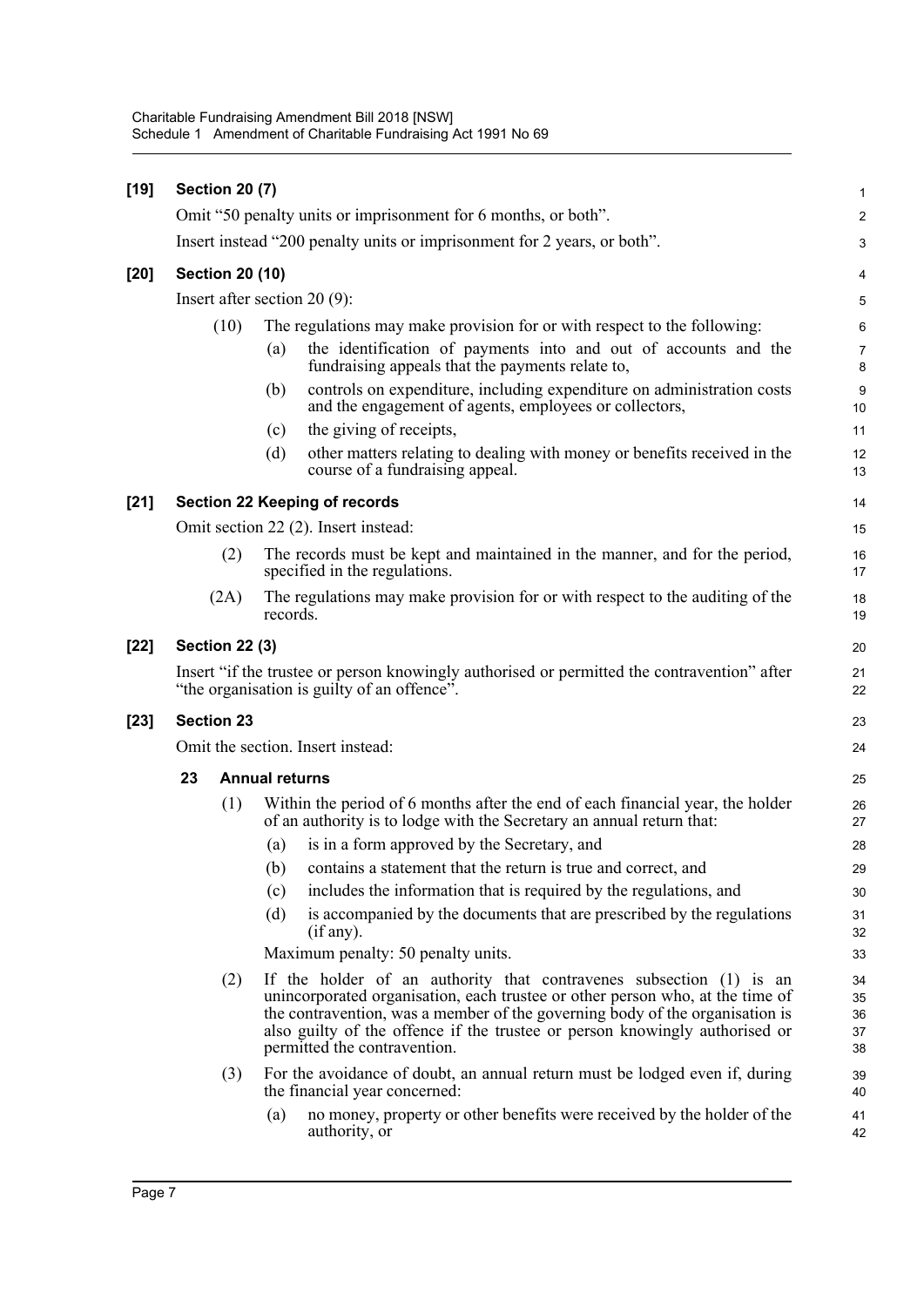|        |     |                         | (b)                      | no fundraising appeal was conducted by the holder of the authority.                                                                                                                                                                                                                                                                                                          |                            |
|--------|-----|-------------------------|--------------------------|------------------------------------------------------------------------------------------------------------------------------------------------------------------------------------------------------------------------------------------------------------------------------------------------------------------------------------------------------------------------------|----------------------------|
|        |     | (4)                     |                          | The Secretary may, by order in writing, exempt a person or organisation or<br>class of persons or organisations, either unconditionally or subject to<br>conditions, from compliance with a provision of this section.                                                                                                                                                       | 4                          |
|        |     | (5)                     |                          | The holder of an authority must not lodge an annual return that is false or<br>misleading in a material particular.<br>Maximum penalty: 200 penalty units.                                                                                                                                                                                                                   | ć<br>$\epsilon$<br>7       |
|        |     | (6)                     |                          | In this section, <i>financial year</i> means:                                                                                                                                                                                                                                                                                                                                | ε                          |
|        |     |                         | (a)                      | in the case of a corporation—the financial year of the corporation fixed<br>in its constituting document (if any), and                                                                                                                                                                                                                                                       | ς<br>10                    |
|        |     |                         | (b)                      | in any other case—the year ending on 30 June.                                                                                                                                                                                                                                                                                                                                | 11                         |
| $[24]$ |     | <b>Section 24 Audit</b> |                          |                                                                                                                                                                                                                                                                                                                                                                              | 12                         |
|        |     |                         |                          | Omit section 24 $(1)$ – $(3)$ . Insert instead:                                                                                                                                                                                                                                                                                                                              | 13                         |
|        |     | (1)                     |                          | The accounts of any person or organisation that for the time being holds an<br>authority to conduct a fundraising appeal, in so far as those accounts relate to<br>receipts and expenditure in connection with any such appeals, must be audited<br>annually in accordance with the regulations.                                                                             | 14<br>15<br>16<br>17       |
| $[25]$ |     |                         | Sections 24A and 24B     |                                                                                                                                                                                                                                                                                                                                                                              | 18                         |
|        |     |                         | Insert after section 24: |                                                                                                                                                                                                                                                                                                                                                                              | 19                         |
|        | 24A |                         |                          | Authority holders to notify Secretary of certain matters                                                                                                                                                                                                                                                                                                                     | 20                         |
|        |     | (1)                     |                          | A holder of an authority must notify the Secretary in the approved form if any<br>of the following circumstances exist:                                                                                                                                                                                                                                                      | 21<br>22                   |
|        |     |                         | (a)                      | the holder's name has changed,                                                                                                                                                                                                                                                                                                                                               | 23                         |
|        |     |                         | (b)                      | the holder's address has changed,                                                                                                                                                                                                                                                                                                                                            | 24                         |
|        |     |                         | (c)                      | the charitable purpose for which the appeal is being or is to be<br>conducted has changed,                                                                                                                                                                                                                                                                                   | 25<br>26                   |
|        |     |                         | (d)                      | if the authority was granted under section 16 (1) (b)—the registration of<br>the holder as an ACNC registered entity has been revoked,                                                                                                                                                                                                                                       | 27<br>28                   |
|        |     |                         | (e)                      | the holder becomes aware that information or a document provided in<br>an annual return under section 23 was misleading or deceptive in a<br>material particular,                                                                                                                                                                                                            | 29<br>30<br>31             |
|        |     |                         | (f)                      | if the holder is a natural person—the person becomes bankrupt, applies<br>to take the benefit of a law for the relief of bankrupt or insolvent debtors,<br>compounds with the person's creditors or makes an assignment of the<br>person's remuneration for the creditors' benefit,                                                                                          | 32<br>33<br>34<br>35       |
|        |     |                         | (g)                      | if the holder is an unincorporated association—a trustee or other person<br>who is a member of the governing body of the organisation becomes<br>bankrupt, applies to take the benefit of a law for the relief of bankrupt<br>or insolvent debtors, compounds with the person's creditors or makes<br>an assignment of the person's remuneration for the creditors' benefit, | 36<br>37<br>38<br>39<br>40 |
|        |     |                         | (h)                      | if the holder is a corporation—the corporation becomes insolvent, is<br>placed in liquidation or under external administration or is wound up,                                                                                                                                                                                                                               | 41<br>42                   |
|        |     |                         | (i)                      | a person who is the holder, or a member of the governing body of the<br>holder, is convicted of an offence involving fraud or dishonesty for<br>which the maximum penalty on conviction is imprisonment for not less<br>than 3 months,                                                                                                                                       | 43<br>44<br>45<br>46       |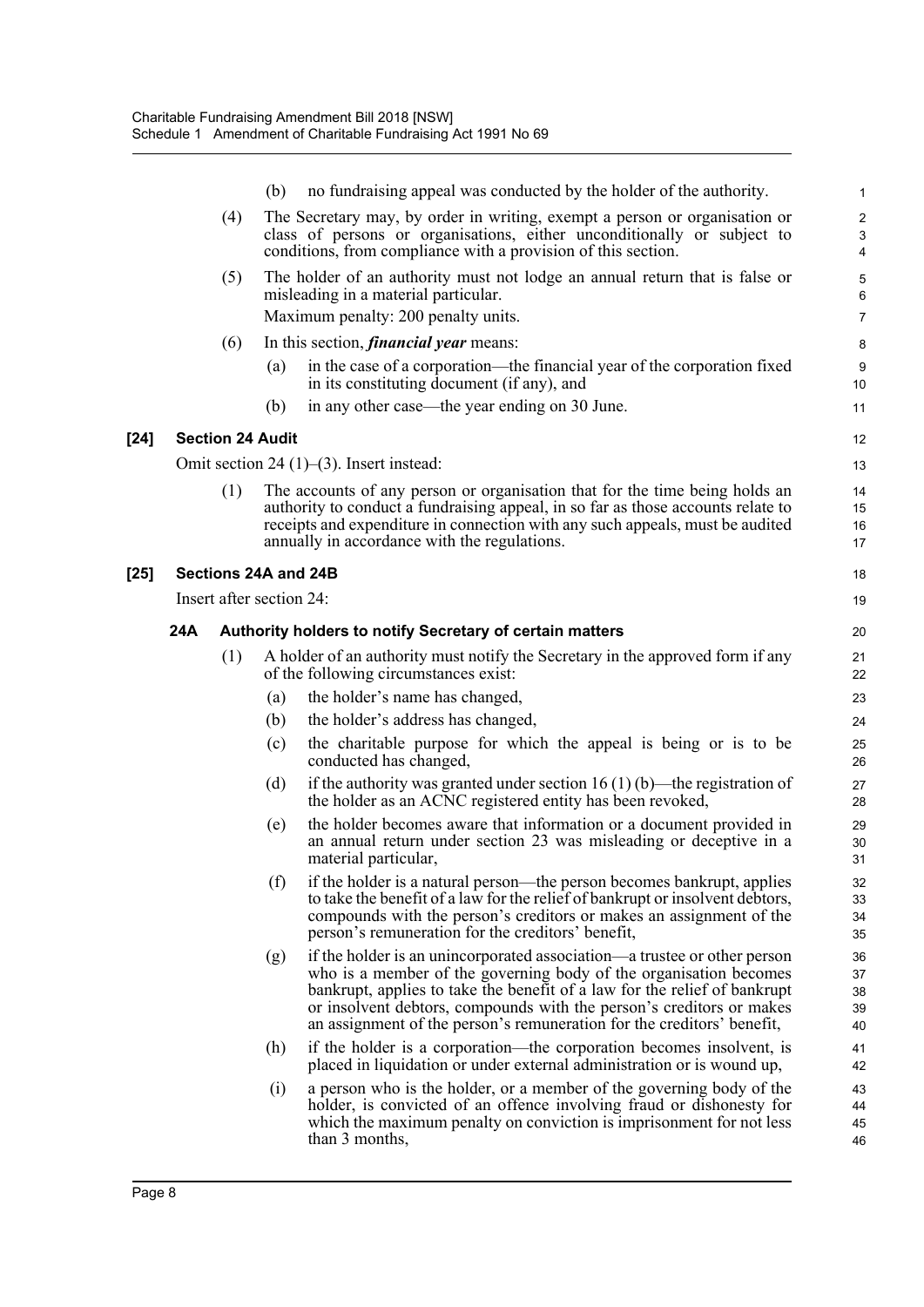|     |     | (i)         | any other circumstances specified by the regulations.                                                                                                                                                                                                                                                                                                                                                                                |                                |
|-----|-----|-------------|--------------------------------------------------------------------------------------------------------------------------------------------------------------------------------------------------------------------------------------------------------------------------------------------------------------------------------------------------------------------------------------------------------------------------------------|--------------------------------|
|     | (2) |             | The notification must be given:                                                                                                                                                                                                                                                                                                                                                                                                      | 2                              |
|     |     | (a)         | as soon as practicable, and                                                                                                                                                                                                                                                                                                                                                                                                          | 3                              |
|     |     | (b)         | no later than 28 days after the person or organisation first becomes<br>aware of the circumstances mentioned in subsection (1).                                                                                                                                                                                                                                                                                                      | 5                              |
|     | (3) |             | To avoid doubt, 2 or more notifications may be included in the same<br>document.                                                                                                                                                                                                                                                                                                                                                     | $\epsilon$<br>$\overline{7}$   |
|     | (4) |             | A person or organisation that contravenes this section is guilty of an offence.<br>In the case of an unincorporated organisation, each trustee or other person<br>who, at the time of the contravention, was a member of the governing body of<br>the organisation is guilty of an offence if the trustee or person knowingly<br>authorised or permitted the commission of the contravention.<br>Maximum penalty: 200 penalty units. | 8<br>g<br>10<br>11<br>12<br>13 |
| 24B |     | legislation | Authority holders to give written statements regarding compliance with                                                                                                                                                                                                                                                                                                                                                               | 14<br>15                       |
|     | (1) |             | Within 6 months after the end of each financial year, the holder of an authority<br>is to give a written statement in accordance with this section that the holder<br>has, during that financial year, taken reasonable steps to ensure the holder has<br>complied with the following:                                                                                                                                               | 16<br>17<br>18<br>19           |
|     |     | (a)         | this Act,                                                                                                                                                                                                                                                                                                                                                                                                                            | 20                             |
|     |     | (b)         | the regulations,                                                                                                                                                                                                                                                                                                                                                                                                                     | 21                             |
|     |     | (c)         | the conditions of the authority.                                                                                                                                                                                                                                                                                                                                                                                                     | 22                             |
|     | (2) |             | The statement:                                                                                                                                                                                                                                                                                                                                                                                                                       | 23                             |
|     |     | (a)         | is to be in a form approved by the Secretary, and                                                                                                                                                                                                                                                                                                                                                                                    | 24                             |
|     |     | (b)         | subject to subsections $(3)$ and $(4)$ , is to be included in the holder's<br>annual return.                                                                                                                                                                                                                                                                                                                                         | 25<br>26                       |
|     | (3) |             | If the holder of an authority is an ACNC registered entity, the statement is<br>instead to be included in the annual information statement the holder gives to<br>the Commissioner of the Australian Charities and Not-for-profits Commission<br>under the Australian Charities and Not-for-profits Commission Act 2012 of<br>the Commonwealth.                                                                                      | 27<br>28<br>29<br>30<br>31     |
|     | (4) |             | If the holder of an authority is not an ACNC registered entity and is not<br>required to lodge an annual return, the holder must give the statement to the<br>Secretary.                                                                                                                                                                                                                                                             | 32<br>33<br>34                 |
|     | (5) |             | If the holder of an authority that contravenes this section is an unincorporated<br>organisation, each trustee or other person who, at the time of the<br>contravention, was a member of the governing body of the organisation is also<br>guilty of the offence if the trustee or person knowingly authorised or permitted<br>the contravention.                                                                                    | 35<br>36<br>37<br>38<br>39     |
|     |     |             | Maximum penalty: 50 penalty units.                                                                                                                                                                                                                                                                                                                                                                                                   | 40                             |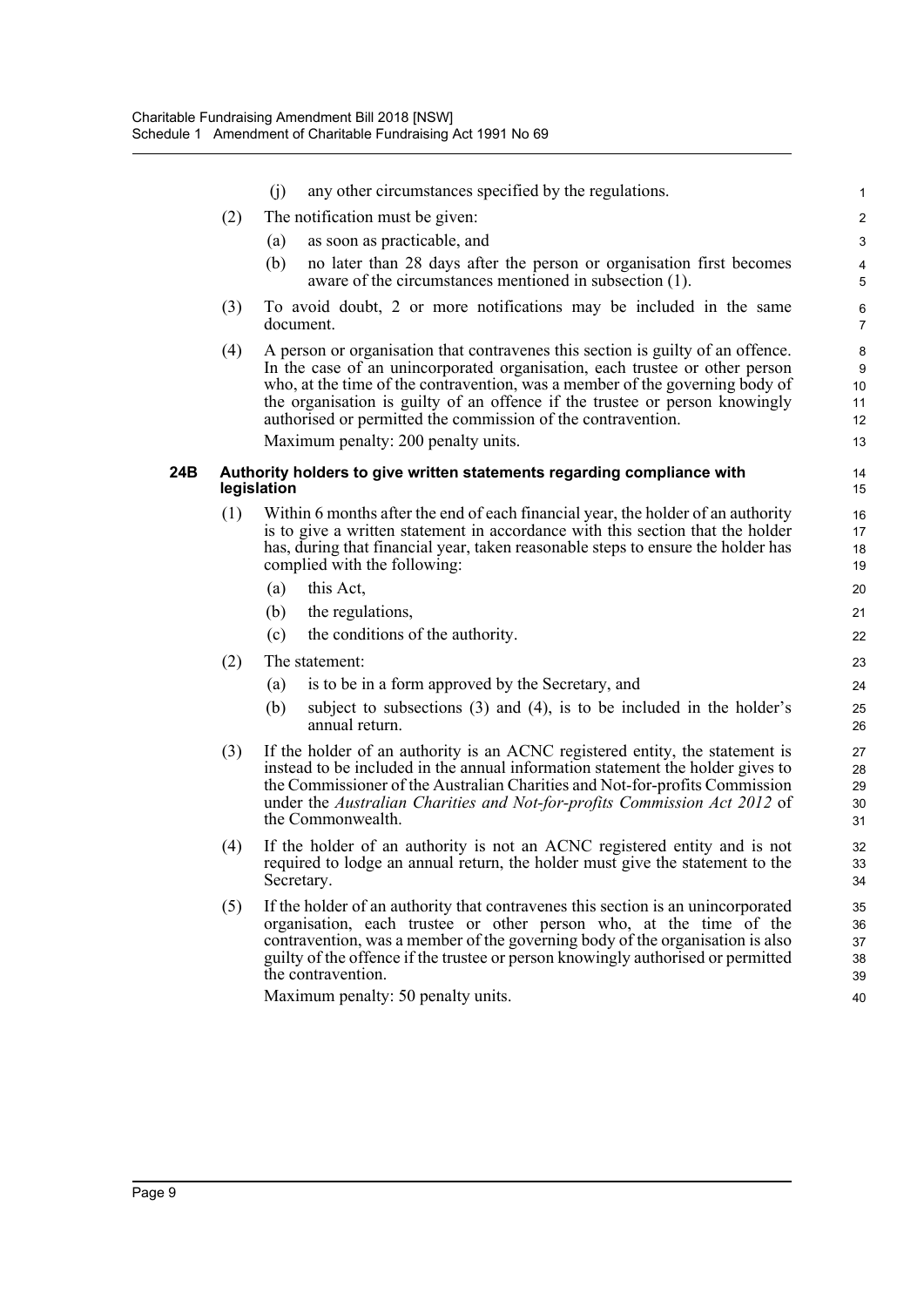| Part 2A<br>Insert after Part 2: |                   |                       |                                                                                                                                                                                                                                                                                   |                                  |  |  |
|---------------------------------|-------------------|-----------------------|-----------------------------------------------------------------------------------------------------------------------------------------------------------------------------------------------------------------------------------------------------------------------------------|----------------------------------|--|--|
|                                 |                   |                       | <b>Part 2A Enforcement</b>                                                                                                                                                                                                                                                        | 2<br>З                           |  |  |
|                                 | <b>Division 1</b> |                       | <b>Investigation powers</b>                                                                                                                                                                                                                                                       |                                  |  |  |
| 25A                             |                   |                       | <b>Authorised officers</b>                                                                                                                                                                                                                                                        | 5                                |  |  |
|                                 | (1)               |                       | The Secretary may, by instrument in writing, appoint a person to be an<br>authorised officer for the purposes of this Act.                                                                                                                                                        | $\epsilon$<br>7                  |  |  |
|                                 | (2)               |                       | The regulations may authorise police officers of or above a specified rank to<br>exercise any or all of the functions of an authorised officer.                                                                                                                                   | ξ<br>ξ                           |  |  |
| 25B                             |                   | <b>Identity cards</b> |                                                                                                                                                                                                                                                                                   | 10                               |  |  |
|                                 | (1)               |                       | The Secretary must issue an authorised officer with an identity card.                                                                                                                                                                                                             | 11                               |  |  |
|                                 | (2)               |                       | The identity card must:                                                                                                                                                                                                                                                           | 12                               |  |  |
|                                 |                   | (a)                   | be in the form approved by the Secretary, and                                                                                                                                                                                                                                     | 13                               |  |  |
|                                 |                   | (b)                   | contain a recent photograph of the person.                                                                                                                                                                                                                                        | 14                               |  |  |
|                                 | (3)               |                       | An authorised officer must not exercise a function conferred by or under this<br>Act unless an identity card has been issued to the authorised officer by the<br>Secretary.                                                                                                       | 15<br>16<br>17                   |  |  |
|                                 | (4)               |                       | A person who has ceased to be an authorised officer must not, without<br>reasonable excuse, fail to return to the Secretary, within the period specified<br>by the Secretary in a request for the return of the card, any identity card issued<br>to the person by the Secretary. | 18<br>1 <sup>c</sup><br>20<br>21 |  |  |
|                                 |                   |                       | Maximum penalty: 10 penalty units.                                                                                                                                                                                                                                                | 22                               |  |  |
|                                 | (5)               |                       | This section does not apply to an authorised officer who is a police officer<br>authorised under section 25A (2).                                                                                                                                                                 | 23<br>24                         |  |  |
| <b>25C</b>                      |                   |                       | Identity cards to be shown                                                                                                                                                                                                                                                        | 25                               |  |  |
|                                 | (1)               |                       | An authorised officer must:                                                                                                                                                                                                                                                       | 26                               |  |  |
|                                 |                   | (a)                   | carry the officer's identity card at all times when exercising a power<br>under this Act to enter premises or a power that may be exercised after<br>entering premises, and                                                                                                       | 27<br>28<br>29                   |  |  |
|                                 |                   | (b)                   | produce the identity card if requested to do so by a person in relation to<br>whom the authorised officer is exercising, or about to exercise, the<br>power.                                                                                                                      | 30<br>31<br>32                   |  |  |
|                                 | (2)               |                       | A person appointed as an investigator under section 18 of the Fair Trading Act<br>1987 complies with this section if the person carries and produces the<br>investigator's certificate of identification issued under that Act.                                                   | 33<br>34<br>35                   |  |  |
|                                 | (3)               |                       | This section does not apply to a power conferred by a search warrant or to a<br>power exercised by an authorised officer who is a police officer authorised<br>under section $25A(2)$ .                                                                                           | 36<br>37<br>38                   |  |  |
| 25D                             |                   |                       | <b>Exercise of investigation powers</b>                                                                                                                                                                                                                                           | 39                               |  |  |
|                                 |                   |                       | The Secretary or an authorised officer may exercise a power conferred by this<br>Division if the Secretary or authorised officer reasonably believes that it is                                                                                                                   | 40<br>41                         |  |  |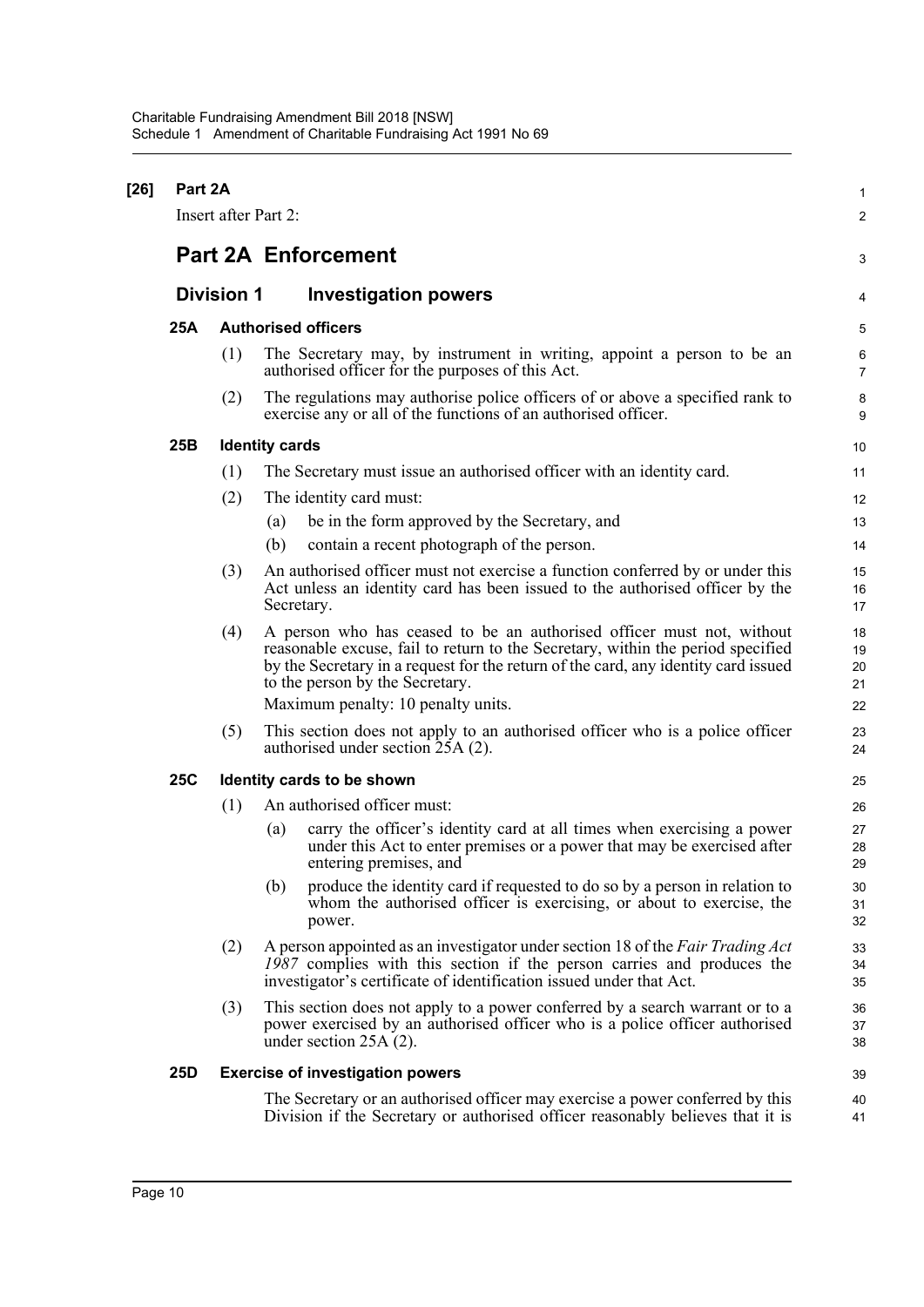necessary to determine whether there has been a contravention of this Act or 1 the regulations or an authority issued under this Act. 2 **25E Power of entry** 3 (1) An authorised officer may enter premises (other than premises or any part of 4 premises used only for residential purposes) without the occupier's consent 5 and without obtaining a search warrant. 6 (2) An authorised officer may enter any premises with the occupier's consent or 7 the authority of a search warrant. 8 **25F Times for entry** 9 (1) An authorised officer may enter premises under this Division only at any of 10 the following times and after giving the occupier reasonable notice: 11 (a) at any reasonable time during the day, 12 (b) at any time at which a fundraising appeal is being conducted on the 13 premises, 14 (c) at any time the premises are open for entry, 15 (d) at any time permitted by the occupier or a search warrant authorising the 16 entry. 17 (2) An authorised officer is not required to comply with subsection (1) if the 18 Secretary has certified that, in the circumstances, an authorised officer need 19 not comply with any or all of the requirements of that subsection. 20 (3) An authorised officer must comply with any direction of the Secretary as to 21 entry to premises under subsection (2). 22 **25G Powers to do things at premises** 23 An authorised officer may, at any premises lawfully entered, do any of the 24 following: 25 (a) make inquiries of any person employed at the premises, 26 (b) require documents to be produced for inspection, 27 (c) examine and inspect any documents, 28 (d) copy any documents or parts of documents, 29 (e) take photos and make recordings (including photographs, audio, video, 30 digital or other recordings) of the premises or anything on the premises, 31 (f) seize any documents that the authorised officer reasonably considers 32 relevant to an inquiry under this Division or determining whether there 33 has been a contravention of this Act or the regulations.  $\frac{34}{2}$ **25H Provision of information and documents** 35 (1) The Secretary or an authorised officer may, by written notice given to a 36 person, require the person to do one or more of the following within the period 37 specified in the notice: 38 (a) produce, in accordance with the notice, accounts and statements relating 39 to any matter for which a power may be exercised under this Division, 40 (b) provide written answers to questions about any matter for which a 41 power may be exercised under this Division, 42 (c) verify by statutory declaration an account, statement or answer that is 43 produced or provided, the same produced or provided, the same produced or provided, the same produced state  $\frac{44}{2}$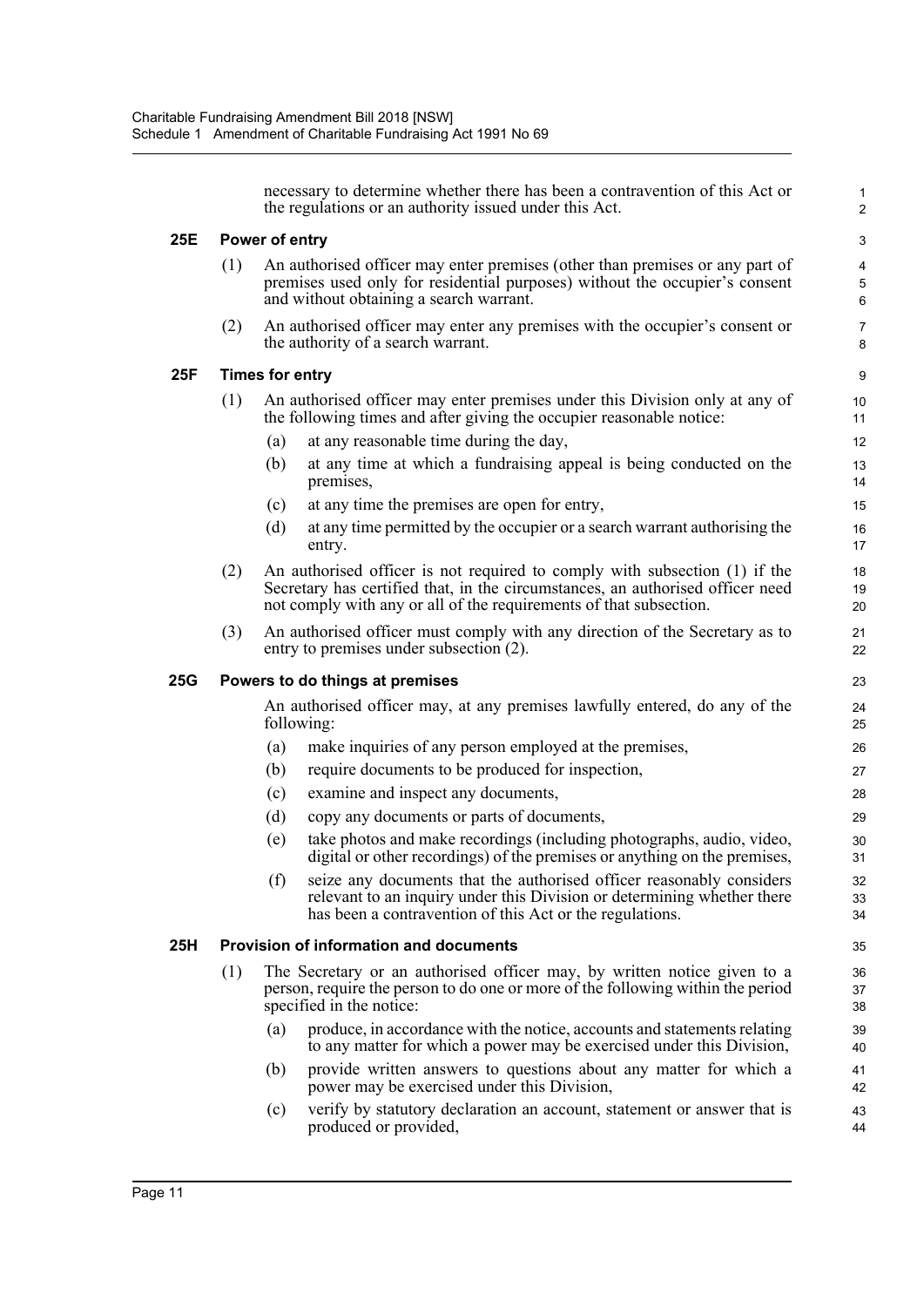|            |     | (d)                                                                                                                                                                                                                                                                | attend at a specified time and place and give evidence or produce<br>documents in the person's custody with respect to any matter for which<br>a power may be exercised under this Division,                                                                                                                                | $\overline{\mathbf{c}}$<br>3 |  |  |  |
|------------|-----|--------------------------------------------------------------------------------------------------------------------------------------------------------------------------------------------------------------------------------------------------------------------|-----------------------------------------------------------------------------------------------------------------------------------------------------------------------------------------------------------------------------------------------------------------------------------------------------------------------------|------------------------------|--|--|--|
|            |     | (e)                                                                                                                                                                                                                                                                | furnish copies of, or extracts from, a document in the person's custody<br>or under the person's control that relates to any matter for which a<br>power may be exercised under this Division.                                                                                                                              | 4<br>5<br>6                  |  |  |  |
|            | (2) |                                                                                                                                                                                                                                                                    | The notice must specify a reasonable time for compliance with the notice and<br>may specify the manner in which the accounts, statements or documents are to<br>be produced.                                                                                                                                                | 7<br>8<br>g                  |  |  |  |
|            | (3) |                                                                                                                                                                                                                                                                    | A person to whom a document or thing is produced under this Division:                                                                                                                                                                                                                                                       | 10                           |  |  |  |
|            |     | (a)                                                                                                                                                                                                                                                                | must provide a receipt for the document or thing, and                                                                                                                                                                                                                                                                       | 11                           |  |  |  |
|            |     | (b)                                                                                                                                                                                                                                                                | may make copies of, or take extracts from, the document or thing, and                                                                                                                                                                                                                                                       | 12                           |  |  |  |
|            |     | (c)                                                                                                                                                                                                                                                                | may examine the document or thing, and                                                                                                                                                                                                                                                                                      | 13                           |  |  |  |
|            |     | (d)                                                                                                                                                                                                                                                                | must make the document or thing available for inspection by any other<br>person who would be entitled to inspect the document or thing if it were<br>not in the possession of the person conducting the inquiry.                                                                                                            | 14<br>15<br>16               |  |  |  |
| <b>251</b> |     | <b>Search warrants</b>                                                                                                                                                                                                                                             |                                                                                                                                                                                                                                                                                                                             | 17                           |  |  |  |
|            | (1) | An authorised officer may apply to an issuing officer for a search warrant if<br>the applicant has reasonable grounds for believing that:                                                                                                                          |                                                                                                                                                                                                                                                                                                                             |                              |  |  |  |
|            |     | $\left( a\right)$                                                                                                                                                                                                                                                  | a provision of this Act or the regulations or a condition of an authority<br>has been or is being contravened on premises, or                                                                                                                                                                                               | 20<br>21                     |  |  |  |
|            |     | (b)                                                                                                                                                                                                                                                                | there are on the premises documents relevant to an inquiry under this<br>Division and a person having custody or control of the documents has<br>failed to comply with a requirement under this Act to produce those<br>documents or to provide copies of them or extracts from them.                                       | 22<br>23<br>24<br>25         |  |  |  |
|            | (2) | warrant:                                                                                                                                                                                                                                                           | An issuing officer to whom an application for a search warrant is made under<br>this section may, if satisfied that there are reasonable grounds for doing so,<br>issue a search warrant authorising an authorised officer named in the warrant,<br>when accompanied by a police officer, and any other person named in the | 26<br>27<br>28<br>29<br>30   |  |  |  |
|            |     | (a)                                                                                                                                                                                                                                                                | to enter the premises concerned, and                                                                                                                                                                                                                                                                                        | 31                           |  |  |  |
|            |     | (b)                                                                                                                                                                                                                                                                | to search the premises for evidence of a contravention of this Act or the<br>regulations or a condition of an authority.                                                                                                                                                                                                    | 32<br>33                     |  |  |  |
|            | (3) |                                                                                                                                                                                                                                                                    | Division 4 of Part 5 of the Law Enforcement (Powers and Responsibilities) Act<br>2002 applies to a search warrant issued under this section.                                                                                                                                                                                | 34<br>35                     |  |  |  |
|            | (4) | In this section:                                                                                                                                                                                                                                                   |                                                                                                                                                                                                                                                                                                                             |                              |  |  |  |
|            |     |                                                                                                                                                                                                                                                                    | <i>issuing officer</i> means an authorised officer within the meaning of the Law<br>Enforcement (Powers and Responsibilities) Act 2002.                                                                                                                                                                                     | 37<br>38                     |  |  |  |
| 25J        |     |                                                                                                                                                                                                                                                                    | Care to be taken                                                                                                                                                                                                                                                                                                            | 39                           |  |  |  |
|            | (1) |                                                                                                                                                                                                                                                                    | An authorised officer must do as little damage as possible when exercising a<br>function under this Act.                                                                                                                                                                                                                    | 40<br>41                     |  |  |  |
|            | (2) | If damage is caused by a person exercising a power to enter premises, a<br>reasonable amount of compensation is recoverable as a debt owed by the<br>Crown to the owner of the premises, unless the occupier hindered or<br>obstructed the exercise of that power. |                                                                                                                                                                                                                                                                                                                             | 42<br>43<br>44<br>45         |  |  |  |
|            |     |                                                                                                                                                                                                                                                                    |                                                                                                                                                                                                                                                                                                                             |                              |  |  |  |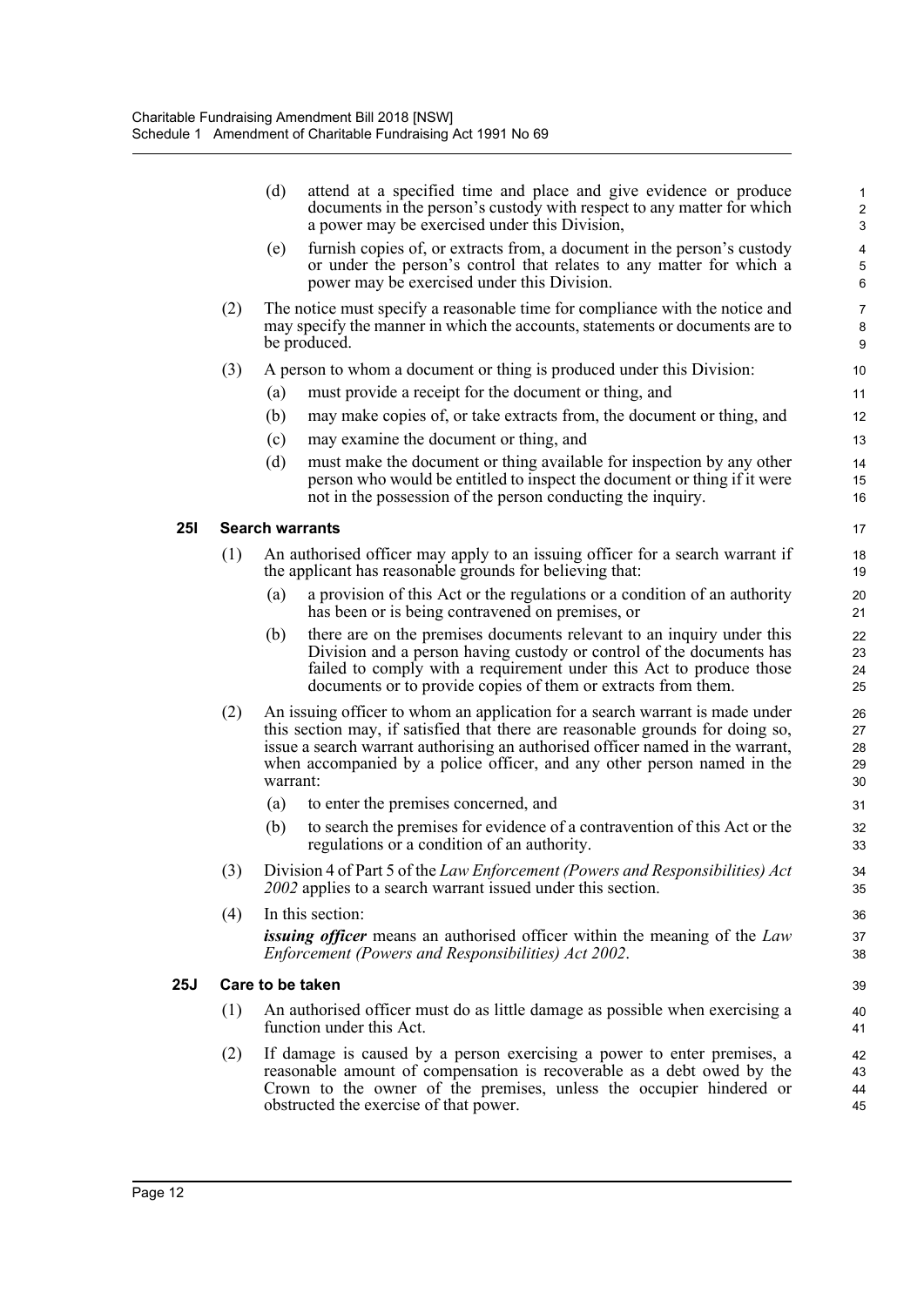| 25K |                   |                                                                                                                                                                                                                  | <b>Recovery of expenses</b>                                                                                                                                                                                                                                                   | $\mathbf{1}$                                                                         |  |  |  |
|-----|-------------------|------------------------------------------------------------------------------------------------------------------------------------------------------------------------------------------------------------------|-------------------------------------------------------------------------------------------------------------------------------------------------------------------------------------------------------------------------------------------------------------------------------|--------------------------------------------------------------------------------------|--|--|--|
|     | (1)               |                                                                                                                                                                                                                  | The Minister may direct that a specified person or organisation is liable to pay<br>the remuneration of, and any expenses incurred by, an authorised officer that<br>are referable to the exercise of functions under this Part in relation to the<br>person or organisation. | $\sqrt{2}$<br>$\ensuremath{\mathsf{3}}$<br>$\overline{\mathbf{4}}$<br>$\overline{5}$ |  |  |  |
|     | (2)               | The Minister may give a direction only if the remuneration was payable, or<br>expenses were incurred, in relation to an offence of which a person has been<br>found guilty.                                      |                                                                                                                                                                                                                                                                               | 6<br>$\overline{7}$<br>8                                                             |  |  |  |
|     | (3)               |                                                                                                                                                                                                                  | The amount payable by the specified person or organisation is the amount<br>certified by the Minister.                                                                                                                                                                        | $\boldsymbol{9}$<br>10                                                               |  |  |  |
|     | (4)               | The amount payable is recoverable in a court of competent jurisdiction as a<br>debt due to the Crown.                                                                                                            |                                                                                                                                                                                                                                                                               |                                                                                      |  |  |  |
|     | (5)               | If the functions were exercised in relation to an organisation, the trustees or<br>persons who are members of the governing body of the organisation are jointly<br>and severally liable for the amount payable. |                                                                                                                                                                                                                                                                               |                                                                                      |  |  |  |
|     | (6)               | A trustee or person is not so liable unless the trustee or person knowingly<br>authorised or permitted the offence to be committed.                                                                              |                                                                                                                                                                                                                                                                               |                                                                                      |  |  |  |
| 25L |                   |                                                                                                                                                                                                                  | Offences relating to inquiries and inspections                                                                                                                                                                                                                                | 18                                                                                   |  |  |  |
|     |                   |                                                                                                                                                                                                                  | A person must not:                                                                                                                                                                                                                                                            | 19                                                                                   |  |  |  |
|     |                   | (a)                                                                                                                                                                                                              | hinder or obstruct an authorised officer in the exercise of functions<br>under this Act or the regulations, or                                                                                                                                                                | 20<br>21                                                                             |  |  |  |
|     |                   | (b)                                                                                                                                                                                                              | fail to comply with a requirement made by a notice given under this<br>Division within the period (if any) specified by the notice, or                                                                                                                                        | 22<br>23                                                                             |  |  |  |
|     |                   | (c)                                                                                                                                                                                                              | fail to answer questions or provide information when required to do so<br>by an authorised officer in the exercise of the authorised officer's<br>functions under this Act or the regulations, or                                                                             | 24<br>25<br>26                                                                       |  |  |  |
|     |                   | (d)                                                                                                                                                                                                              | fail to produce for inspection any document or other thing when<br>required to do so by an authorised officer in the exercise of the<br>authorised officer's functions under this Act or the regulations, or                                                                  | 27<br>28<br>29                                                                       |  |  |  |
|     |                   | (e)                                                                                                                                                                                                              | alter, conceal or destroy any document required to be produced under a<br>notice given under this Division, or                                                                                                                                                                | 30<br>31                                                                             |  |  |  |
|     |                   | (f)                                                                                                                                                                                                              | refuse to take an oath, or make an affirmation, required to be taken or<br>made under this Division.                                                                                                                                                                          | 32<br>33                                                                             |  |  |  |
|     |                   | Maximum penalty: 50 penalty units or imprisonment for 6 months, or both.                                                                                                                                         |                                                                                                                                                                                                                                                                               |                                                                                      |  |  |  |
|     | <b>Division 2</b> |                                                                                                                                                                                                                  | <b>General civil enforcement powers</b>                                                                                                                                                                                                                                       | 35                                                                                   |  |  |  |
| 25M |                   |                                                                                                                                                                                                                  | <b>Compliance notices</b>                                                                                                                                                                                                                                                     | 36                                                                                   |  |  |  |
|     | (1)               |                                                                                                                                                                                                                  | This section applies if an authorised officer reasonably believes that a person<br>or organisation conducting or proposing to conduct a fundraising appeal:                                                                                                                   | 37<br>38                                                                             |  |  |  |
|     |                   | (a)                                                                                                                                                                                                              | is contravening a provision of this Act or the regulations or a condition<br>of an authority, or                                                                                                                                                                              | 39<br>40                                                                             |  |  |  |
|     |                   | (b)                                                                                                                                                                                                              | has contravened a provision or condition in circumstances that make it<br>likely that the contravention will continue or be repeated.                                                                                                                                         | 41<br>42                                                                             |  |  |  |

- (2) The authorised officer may give the person or organisation a written notice (a 43 *compliance notice*) requiring the person or organisation to: 44
	- (a) remedy the contravention, or 45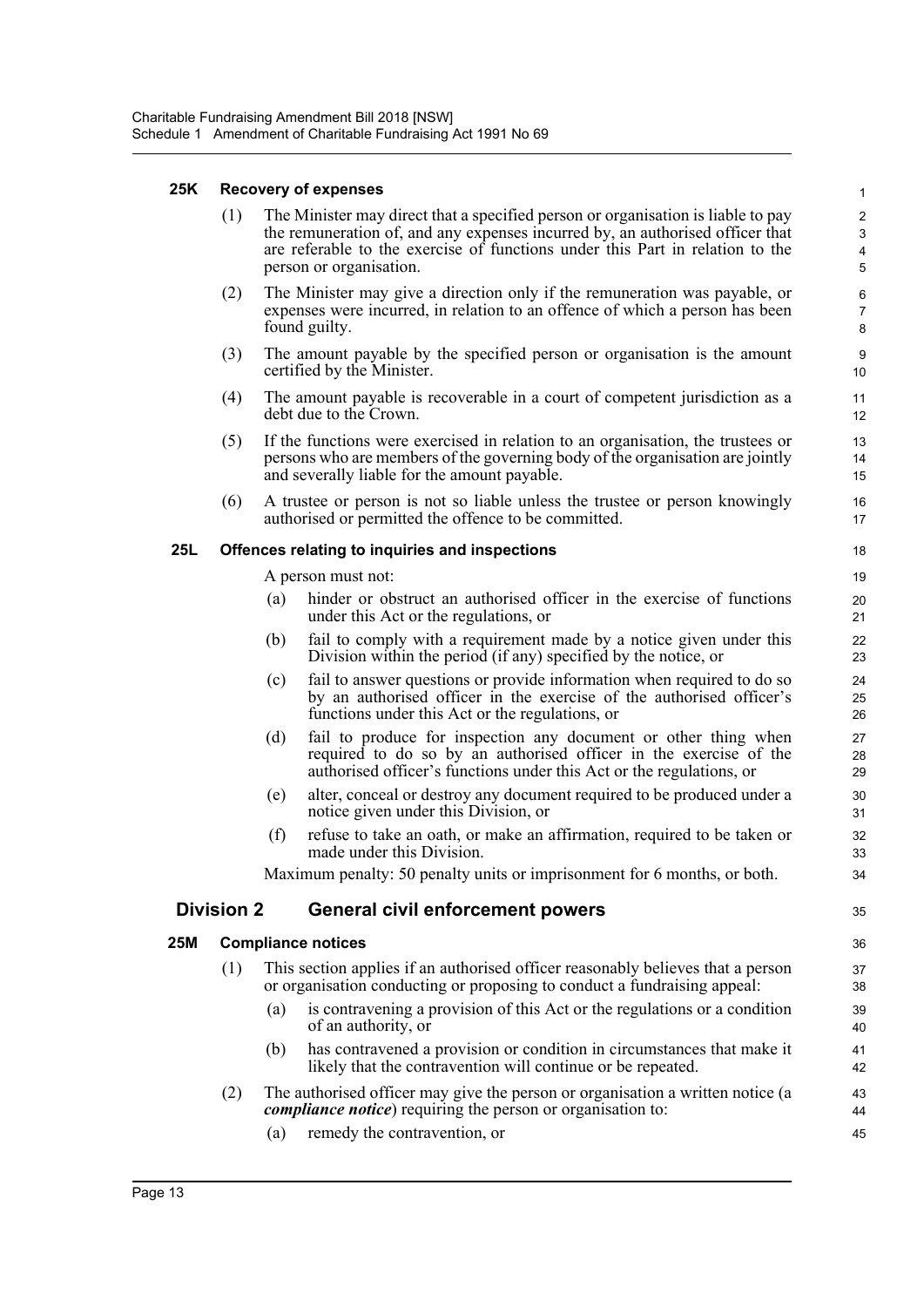|     |     | (b)                                                    | prevent a likely contravention from occurring, or                                                                                                                                                                                                                                                   |                      |  |  |  |  |  |
|-----|-----|--------------------------------------------------------|-----------------------------------------------------------------------------------------------------------------------------------------------------------------------------------------------------------------------------------------------------------------------------------------------------|----------------------|--|--|--|--|--|
|     |     | (c)                                                    | remedy the things or operations causing the contravention or likely<br>contravention.                                                                                                                                                                                                               | 2<br>3               |  |  |  |  |  |
|     | (3) |                                                        | A compliance notice must state:                                                                                                                                                                                                                                                                     | 4                    |  |  |  |  |  |
|     |     | (a)                                                    | the grounds on which the notice is given, including the particular<br>contravention or contraventions on which the notice is based, and                                                                                                                                                             | 6                    |  |  |  |  |  |
|     |     | (b)                                                    | the day by which the person or organisation is required to comply with<br>the notice.                                                                                                                                                                                                               | 7<br>8               |  |  |  |  |  |
|     | (4) |                                                        | A compliance notice may include directions as to the measures to be taken to<br>remedy the contravention or prevent the likely contravention, or the matters or<br>activities causing the contravention or likely contravention, to which the<br>notice relates.                                    | g<br>10<br>11<br>12  |  |  |  |  |  |
|     | (5) |                                                        | The day specified for compliance must be reasonable in all the circumstances.                                                                                                                                                                                                                       | 13                   |  |  |  |  |  |
|     | (6) |                                                        | A person to whom a compliance notice is given must comply with the notice<br>within the period specified in the notice.                                                                                                                                                                             | 14<br>15             |  |  |  |  |  |
|     |     |                                                        | Maximum penalty: 50 penalty units.                                                                                                                                                                                                                                                                  | 16                   |  |  |  |  |  |
|     | (7) |                                                        | If an organisation fails to comply with a compliance notice, each trustee or<br>other person who was a member of the governing body of the organisation at<br>the time of the failure is guilty of an offence if the trustee or person knowingly<br>authorised or permitted that failure to comply. | 17<br>18<br>19<br>20 |  |  |  |  |  |
|     |     |                                                        | Maximum penalty: 50 penalty units.                                                                                                                                                                                                                                                                  | 21                   |  |  |  |  |  |
| 25N |     | Extension of time for complying with compliance notice |                                                                                                                                                                                                                                                                                                     |                      |  |  |  |  |  |
|     | (1) |                                                        | An authorised officer may, by written notice given to a person or organisation,<br>extend the compliance period for a compliance notice.                                                                                                                                                            | 23<br>24             |  |  |  |  |  |
|     | (2) |                                                        | However, the authorised officer may extend the compliance period only if the<br>period has not ended.                                                                                                                                                                                               | 25<br>26             |  |  |  |  |  |
|     | (3) |                                                        | In this section:                                                                                                                                                                                                                                                                                    | 27                   |  |  |  |  |  |
|     |     |                                                        | <i>compliance period</i> means the period ending on the day stated in the<br>compliance notice by which a person or organisation is required to comply<br>with the notice and includes that period as extended under this section.                                                                  | 28<br>29<br>30       |  |  |  |  |  |
| 250 |     |                                                        | Other provisions relating to notices                                                                                                                                                                                                                                                                | 31                   |  |  |  |  |  |
|     | (1) |                                                        | An authorised officer may make minor changes to a compliance notice:                                                                                                                                                                                                                                | 32                   |  |  |  |  |  |
|     |     | (a)                                                    | for clarification, or                                                                                                                                                                                                                                                                               | 33                   |  |  |  |  |  |
|     |     | (b)                                                    | to correct errors or references, or                                                                                                                                                                                                                                                                 | 34                   |  |  |  |  |  |
|     |     | (c)                                                    | to reflect changes of address or other circumstances.                                                                                                                                                                                                                                               | 35                   |  |  |  |  |  |
|     | (2) |                                                        | The Secretary may revoke or vary a compliance notice.                                                                                                                                                                                                                                               | 36                   |  |  |  |  |  |
|     | (3) |                                                        | A compliance notice is not invalid only because of:                                                                                                                                                                                                                                                 | 37                   |  |  |  |  |  |
|     |     | (a)                                                    | a formal defect or irregularity in the notice unless the defect or<br>irregularity causes or is likely to cause substantial injustice, or                                                                                                                                                           | 38<br>39             |  |  |  |  |  |
|     |     | (b)                                                    | a failure to use the correct name of the person or organisation to whom<br>the notice is issued if the notice sufficiently identifies the person or<br>organisation and is given to the person or organisation in accordance<br>with this Act.                                                      | 40<br>41<br>42<br>43 |  |  |  |  |  |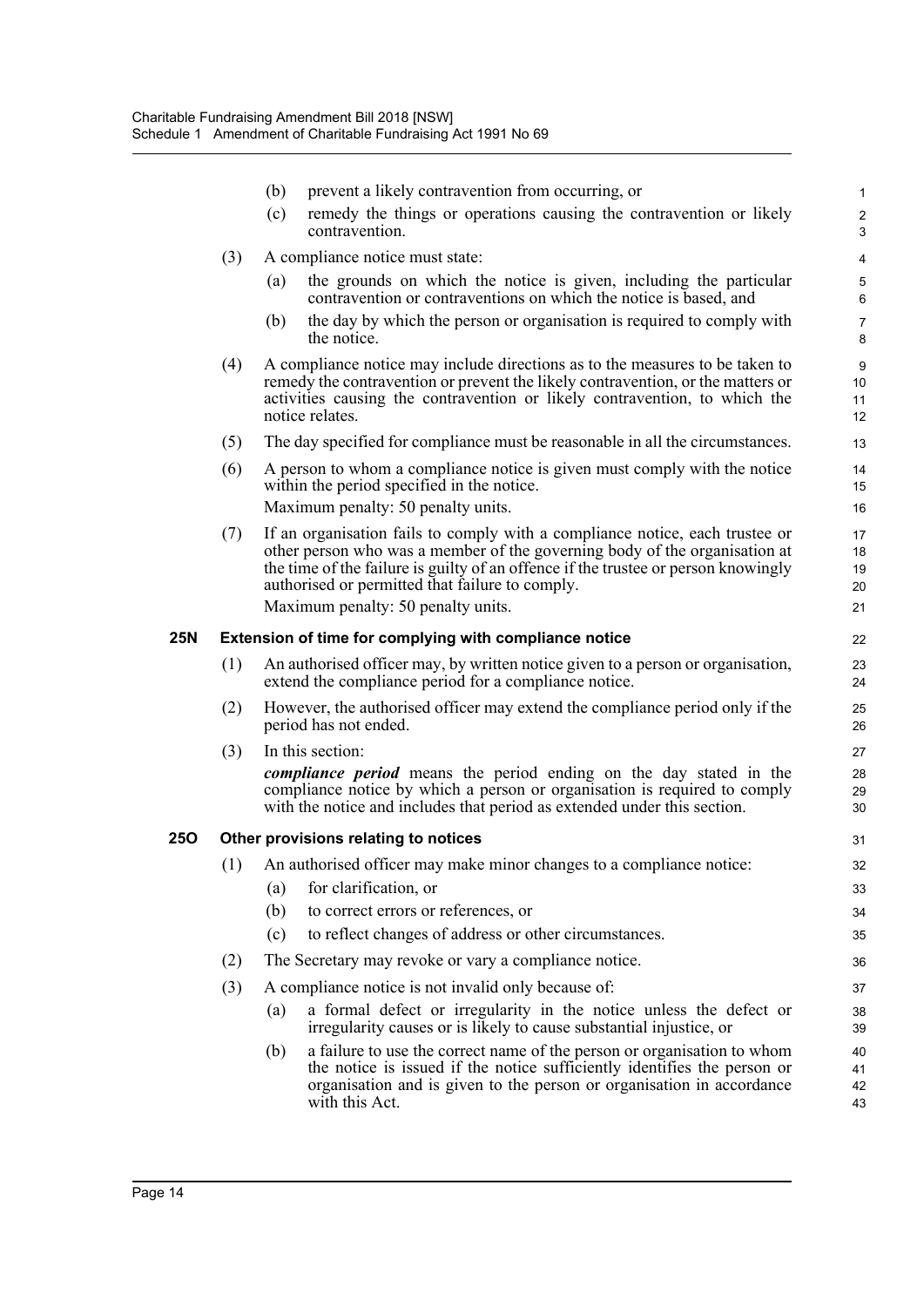#### **25P Secretary may make order prohibiting conduct of fundraising appeal** 1

- (1) The Secretary may, by order in writing given to a person or organisation 2 conducting or proposing to conduct a fundraising appeal, prohibit the conduct 3 of the fundraising appeal, if the Secretary is satisfied that: 4
	- it is likely that the provisions of this Act or the regulations or the 5 conditions of an authority have not been, or will not be, complied with 6 in relation to the fundraising appeal, or 7
	- (b) it would otherwise be against the public interest for the fundraising 8 appeal to be conducted. 9
- (2) A person must not fail to comply with an order given to the person under this 10 section.

Maximum penalty: 50 penalty units. 12

- (3) If an organisation fails to comply with an order given to the organisation under 13 this section, each trustee or other person who was a member of the governing 14 body of the organisation at the time of the failure is guilty of an offence if the 15 trustee or person knowingly authorised or permitted that failure to comply. 16 Maximum penalty: 50 penalty units. 17
- (4) A person, or a trustee or member of the governing body of an organisation, 18 given an order under this section may apply to the Civil and Administrative 19 Tribunal for an administrative review under the *Administrative Decisions* 20 *Review Act 1997* of the decision by the Secretary to make the order. 21
- (5) An order may be given whether or not a compliance notice has been given to 22 the person or organisation under this Part. 23

#### **25Q Secretary may prohibit person or organisation from conducting fundraising** 24 **appeals** 25

- (1) The Secretary may, by order in writing given to a person or organisation, 26 prohibit the person or organisation from conducting any fundraising appeals 27 for a period not exceeding 2 years after the order is given to the person or 28 organisation, if the Secretary is satisfied that the person or organisation: 29
	- (a) has persistently failed to comply with the provisions of this Act or the 30 regulations or the conditions of an authority, and 31
	- (b) is likely to continue to do so. 32
- (2) A person must not fail to comply with an order given to the person under this 33 section. 34

Maximum penalty: 50 penalty units. 35

- (3) If an organisation fails to comply with an order given to the organisation under 36 this section, each trustee or other person who was a member of the governing 37 body of the organisation at the time of the offence is guilty of an offence if the 38 trustee or person knowingly authorised or permitted that failure to comply. 39 Maximum penalty: 50 penalty units. 40
- (4) A person, or a trustee or member of the governing body of an organisation, 41 given an order under this section may apply to the Civil and Administrative 42 Tribunal for an administrative review under the *Administrative Decisions* 43 *Review Act 1997* of the decision by the Secretary to make the order. 44
- (5) An order may be given whether or not a compliance notice has been given to 45 the person or organisation under this Part. 46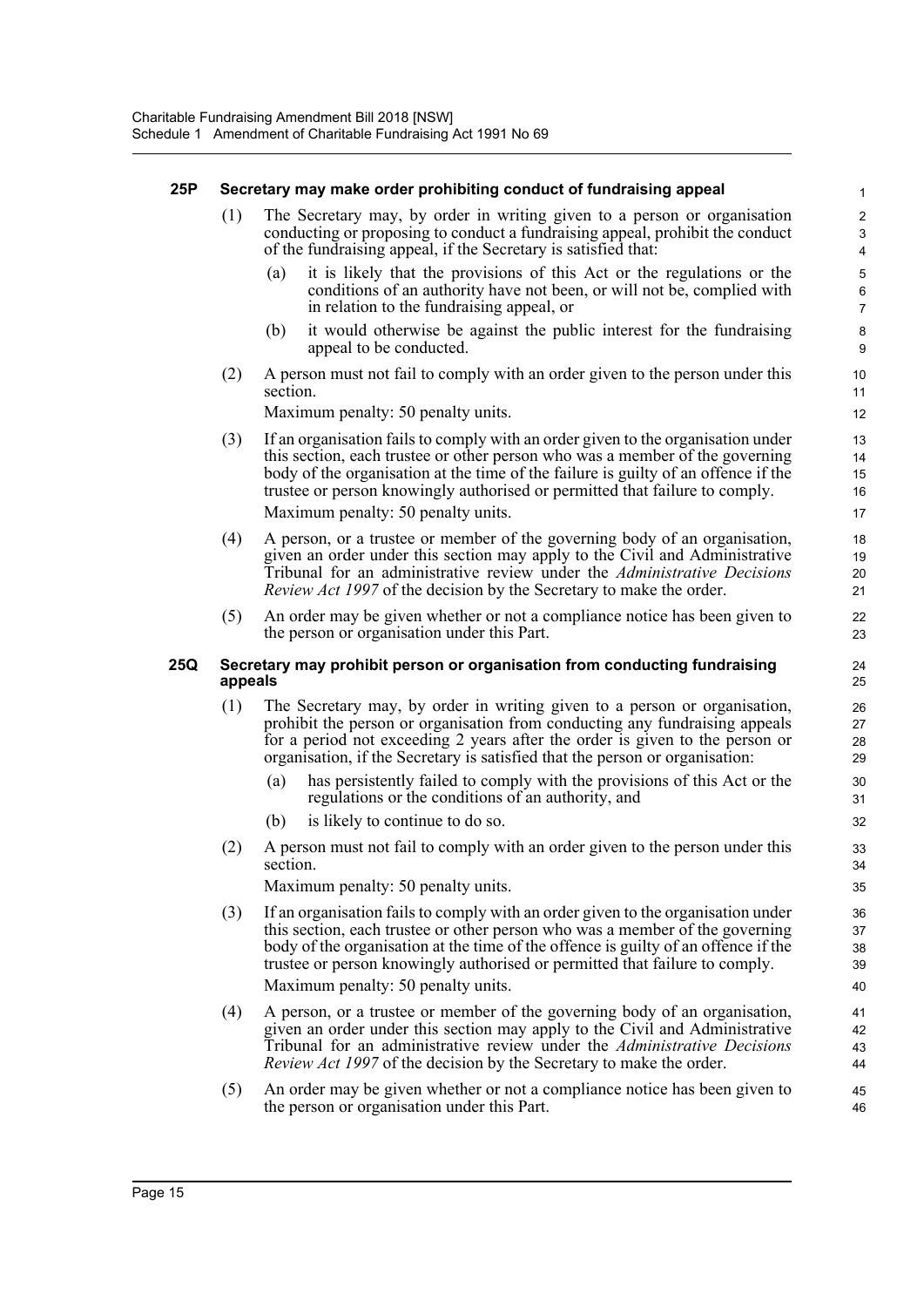| <b>Division 3</b> |                                     | <b>Enforceable undertakings</b>                                                                                                                                                                                            |                            |  |  |  |  |
|-------------------|-------------------------------------|----------------------------------------------------------------------------------------------------------------------------------------------------------------------------------------------------------------------------|----------------------------|--|--|--|--|
| 25R               | Secretary may accept undertakings   |                                                                                                                                                                                                                            |                            |  |  |  |  |
|                   | (1)                                 | The Secretary may accept a written undertaking given by a person in<br>connection with a matter relating to a contravention or alleged contravention<br>by the person of this Act or the regulations.                      | 5                          |  |  |  |  |
|                   | (2)                                 | The giving of an undertaking does not constitute an admission of guilt by the<br>person giving it in relation to the contravention or alleged contravention to<br>which the undertaking relates.                           | $\epsilon$<br>7<br>ε       |  |  |  |  |
|                   | (3)                                 | The Secretary may make a written undertaking publicly available.                                                                                                                                                           | ς                          |  |  |  |  |
|                   | (4)                                 | An undertaking takes effect and becomes enforceable when the Secretary's<br>decision to accept the undertaking is given to the person who made the<br>undertaking or at any later date specified by the Secretary.         | 10<br>11<br>12             |  |  |  |  |
| <b>25S</b>        |                                     | Notice of decision and reasons for decision                                                                                                                                                                                | 13                         |  |  |  |  |
|                   | (1)                                 | The Secretary must give the person seeking to give an undertaking written<br>notice of the Secretary's decision to accept or reject the undertaking and of the<br>reasons for the decision.                                | 14<br>15<br>16             |  |  |  |  |
|                   | (2)                                 | The Secretary must publish, on a publicly accessible website maintained by<br>the Department, notice of a decision to accept an undertaking and the reasons<br>for that decision.                                          | 17<br>18<br>1 <sup>c</sup> |  |  |  |  |
| 25T               | <b>Compliance with undertaking</b>  |                                                                                                                                                                                                                            |                            |  |  |  |  |
|                   |                                     | A person must not contravene an undertaking given by that person that is in<br>effect.                                                                                                                                     | 21<br>22                   |  |  |  |  |
|                   |                                     | Maximum penalty: 50 penalty units.                                                                                                                                                                                         | 23                         |  |  |  |  |
| <b>25U</b>        | <b>Contravention of undertaking</b> |                                                                                                                                                                                                                            |                            |  |  |  |  |
|                   | (1)                                 | The Secretary may apply to the Local Court for an order if a person<br>contravenes an undertaking.                                                                                                                         | 25<br>26                   |  |  |  |  |
|                   | (2)                                 | An application for an order must be made not later than 2 years after the<br>contravention occurred.                                                                                                                       | 27<br>28                   |  |  |  |  |
|                   | (3)                                 | If the Court is satisfied that the person who gave the undertaking has<br>contravened the undertaking, the Court, in addition to the imposition of any<br>penalty, may make 1 or both of the following orders:             | 29<br>30<br>31             |  |  |  |  |
|                   |                                     | an order directing the person to comply with the undertaking for the<br>(a)<br>period specified in the order,                                                                                                              | 32<br>33                   |  |  |  |  |
|                   |                                     | (b)<br>an order discharging the undertaking.                                                                                                                                                                               | 34                         |  |  |  |  |
|                   | (4)                                 | In addition to the orders referred to in subsection $(3)$ , the Court may make any<br>other order that the Court considers appropriate in the circumstances,<br>including orders directing the person to pay to the State: | 35<br>36<br>37             |  |  |  |  |
|                   |                                     | the costs of the proceedings, and<br>(a)                                                                                                                                                                                   | 38                         |  |  |  |  |
|                   |                                     | (b)<br>the reasonable costs of the Secretary in monitoring compliance with the<br>undertaking in the future.                                                                                                               | 39<br>40                   |  |  |  |  |
|                   | (5)                                 | Nothing in this section prevents proceedings being brought for the<br>contravention or alleged contravention of this Act to which the undertaking<br>relates.                                                              | 41<br>42<br>43             |  |  |  |  |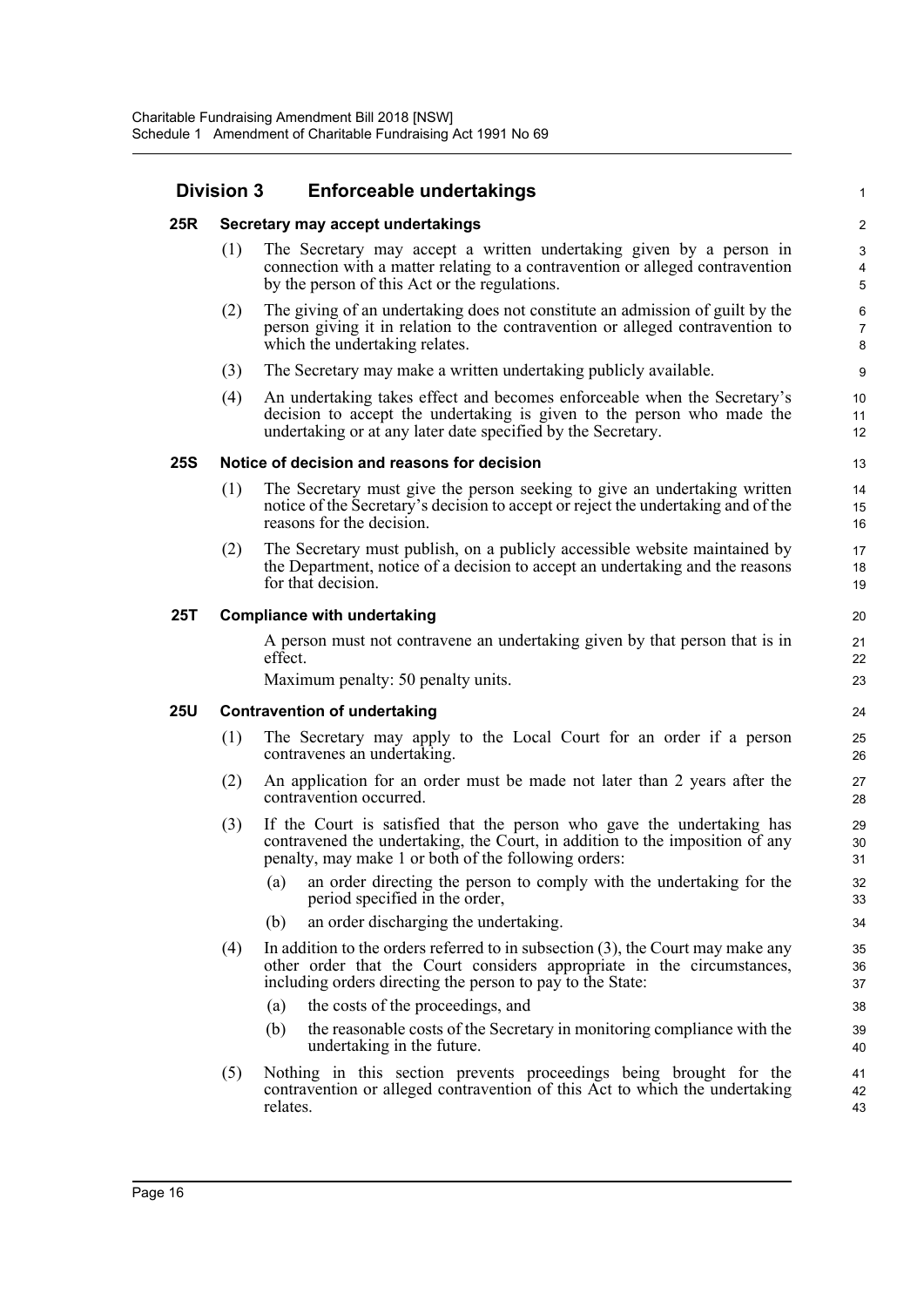#### **25V Withdrawal or variation of undertaking** 1

| (1) A person who has given an undertaking may, at any time, with the written |  |
|------------------------------------------------------------------------------|--|
| agreement of the Secretary:                                                  |  |

- (a) withdraw the undertaking, or 4
- (b) vary the undertaking. 5
- (2) However, the provisions of the undertaking cannot be varied to provide for a 6 different alleged contravention of the Act. 7
- (3) The Secretary must publish, on a publicly accessible website maintained by 8 the Department, notice of the withdrawal or variation of an undertaking.

#### **25W Proceedings for alleged contravention** 10

- (1) Subject to this section, no proceedings for a contravention or alleged 11 contravention of this Act or the regulations may be brought against a person if 12 an undertaking is in effect in relation to that contravention. 13
- (2) No proceedings may be brought for a contravention or alleged contravention 14 of this Act or the regulations against a person who has given an undertaking in 15 relation to that contravention and has completely discharged the undertaking. 16
- (3) The Secretary may accept an undertaking in relation to a contravention or 17 alleged contravention before proceedings in relation to that contravention have 18 been finalised. 19
- (4) If the Secretary accepts an undertaking before the proceedings are finalised, 20 the Secretary must take all reasonable steps to have the proceedings 21 discontinued as soon as possible. 22

#### **Division 4 Offences** <sup>23</sup>

#### **25X Nature of proceedings for offences** 24

- (1) Proceedings for an offence against this Act or the regulations may be dealt 25 with summarily before the Local Court. 26
- (2) Proceedings for an offence against this Act or the regulations may be 27 commenced within, but not later than, 3 years after the date on which the 28 offence is alleged to have been committed. 29

#### **25Y Offences by corporations** 30

- (1) If a corporation contravenes any provision of this Act or the regulations, each 31 person who is a director of the corporation or who is concerned in the 32 management of the corporation is taken to have contravened the same 33 provision if the person knowingly authorised or permitted the contravention. 34
- (2) A person may be proceeded against and convicted under a provision pursuant 35 to subsection (1) whether or not the corporation has been proceeded against or 36 convicted under that provision. 37
- (3) Nothing in this section affects any liability imposed on a corporation for an 38 offence committed by the corporation against this Act or the regulations. 39

#### **25Z Additional orders by courts in criminal proceedings** 40

(1) A court may, in addition or as an alternative to imposing a penalty for an 41 offence under this Act or the regulations, by order, suspend or revoke an 42 authority, or vary an authority granted under the regulations. 43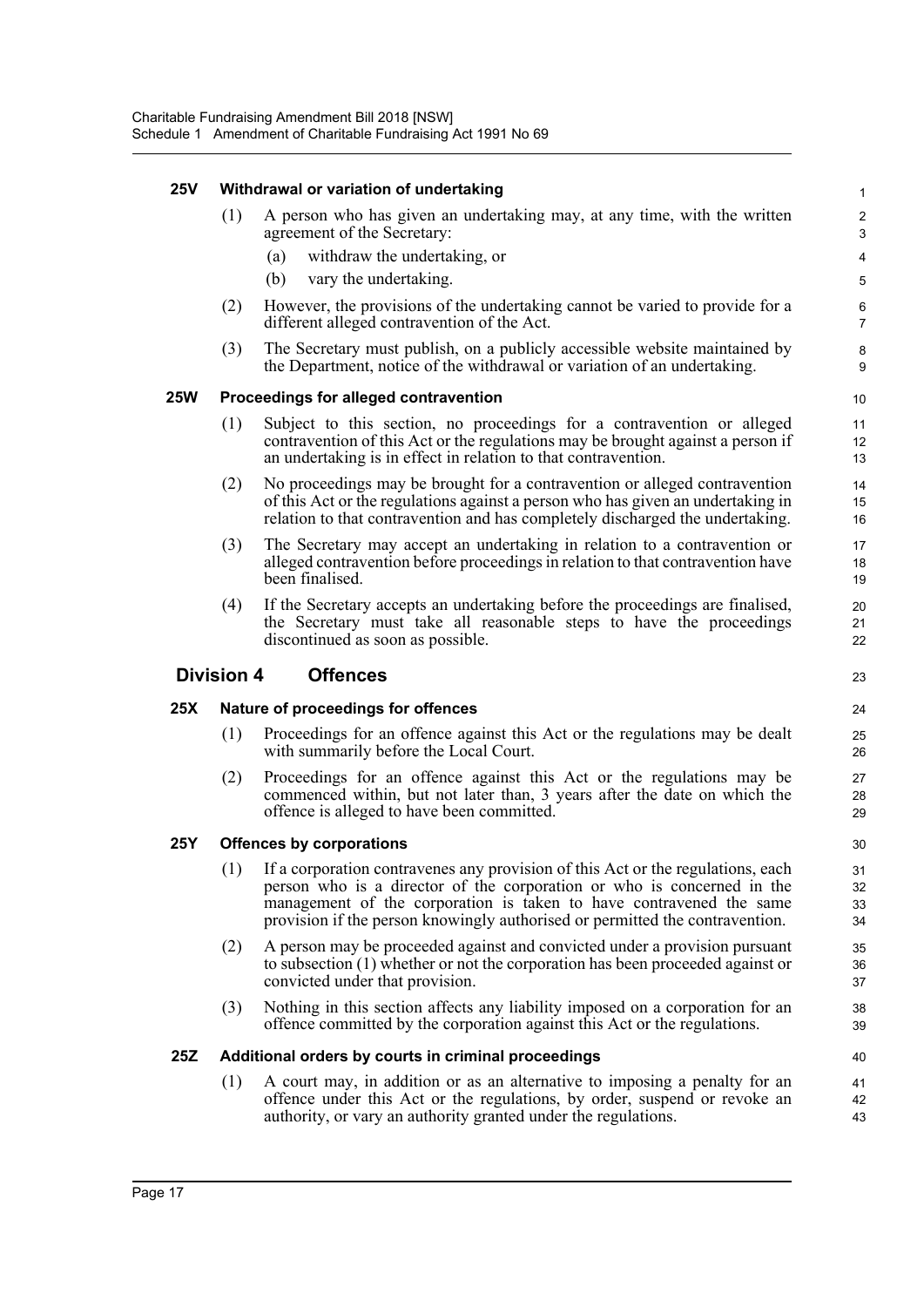|        |      | (2)               | section.                  | A person must not fail to comply with an order made by the court under this                                                                                                                                                                                                                                                     | 2                                 |
|--------|------|-------------------|---------------------------|---------------------------------------------------------------------------------------------------------------------------------------------------------------------------------------------------------------------------------------------------------------------------------------------------------------------------------|-----------------------------------|
|        |      |                   |                           | Maximum penalty: 20 penalty units.                                                                                                                                                                                                                                                                                              | G                                 |
|        |      | (3)               | comply.                   | If an organisation fails to comply with an order made by the court under this<br>section, each trustee or other person who was a member of the governing body<br>of the organisation at the time of the failure to comply is guilty of an offence<br>if the trustee or person knowingly authorised or permitted that failure to | $\epsilon$<br>$\overline{7}$<br>ε |
|        |      |                   |                           | Maximum penalty: 50 penalty units.                                                                                                                                                                                                                                                                                              | ξ                                 |
|        | 25ZA |                   | <b>Penalty notices</b>    |                                                                                                                                                                                                                                                                                                                                 | 10                                |
|        |      | (1)               |                           | An authorised officer may issue a penalty notice to a person if it appears to the<br>authorised officer that the person has committed a penalty notice offence.                                                                                                                                                                 | 11<br>12                          |
|        |      | (2)               |                           | A penalty notice offence is an offence against this Act or the regulations that<br>is prescribed by the regulations as a penalty notice offence.                                                                                                                                                                                | 13<br>14                          |
|        |      | (3)               |                           | The <i>Fines Act 1996</i> applies to a penalty notice issued under this section.                                                                                                                                                                                                                                                | 15                                |
|        |      |                   | offence.                  | Note. The Fines Act 1996 provides that, if a person issued with a penalty notice does<br>not wish to have the matter determined by a court, the person may pay the amount<br>specified in the notice and is not liable to any further proceedings for the alleged                                                               | 16<br>17<br>18<br>19              |
|        |      | (4)               | court).                   | The amount payable under a penalty notice issued under this section is the<br>amount prescribed for the alleged offence by the regulations (not exceeding<br>the maximum amount of penalty that could be imposed for the offence by a                                                                                           | 20<br>21<br>22<br>23              |
|        |      | (5)               |                           | This section does not limit the operation of any other provision of, or made<br>under, this Act or any other Act relating to proceedings that may be taken in<br>respect of offences.                                                                                                                                           | 24<br>25<br>26                    |
| $[27]$ |      |                   | Part 3, Divisions 1 and 2 |                                                                                                                                                                                                                                                                                                                                 | 27                                |
|        |      |                   | Omit the Divisions.       |                                                                                                                                                                                                                                                                                                                                 | 28                                |
| [28]   |      |                   |                           | Part 3A, Division 1 Preliminary                                                                                                                                                                                                                                                                                                 | 29                                |
|        |      |                   | Omit the Division.        |                                                                                                                                                                                                                                                                                                                                 | 3 <sub>C</sub>                    |
| [29]   |      |                   |                           | Section 41B Appointment of public inquirers to conduct public inquiries                                                                                                                                                                                                                                                         | 31                                |
|        |      |                   |                           | Omit section 41B (1). Insert instead:                                                                                                                                                                                                                                                                                           | 32                                |
|        |      | (1)               |                           | The Minister may appoint a qualified person to conduct a public inquiry into<br>the following:                                                                                                                                                                                                                                  | 33<br>34                          |
|        |      |                   | (a)                       | any person or organisation that:                                                                                                                                                                                                                                                                                                | 35                                |
|        |      |                   |                           | is conducting or has conducted, or is participating or has<br>(i)<br>participated in, a fundraising appeal, or                                                                                                                                                                                                                  | 36<br>37                          |
|        |      |                   |                           | the Minister has reason to believe is conducting or has conducted,<br>(ii)<br>or is participating or has participated in, a fundraising appeal,                                                                                                                                                                                 | 38<br>39                          |
|        |      |                   | (b)                       | any other person, organisation or matter associated with fundraising<br>appeals.                                                                                                                                                                                                                                                | 40<br>41                          |
| [30]   |      |                   |                           | Section 41C Reconstitution of existing non-public inquiry as public inquiry                                                                                                                                                                                                                                                     | 42                                |
|        |      | Omit the section. |                           |                                                                                                                                                                                                                                                                                                                                 | 43                                |
|        |      |                   |                           |                                                                                                                                                                                                                                                                                                                                 |                                   |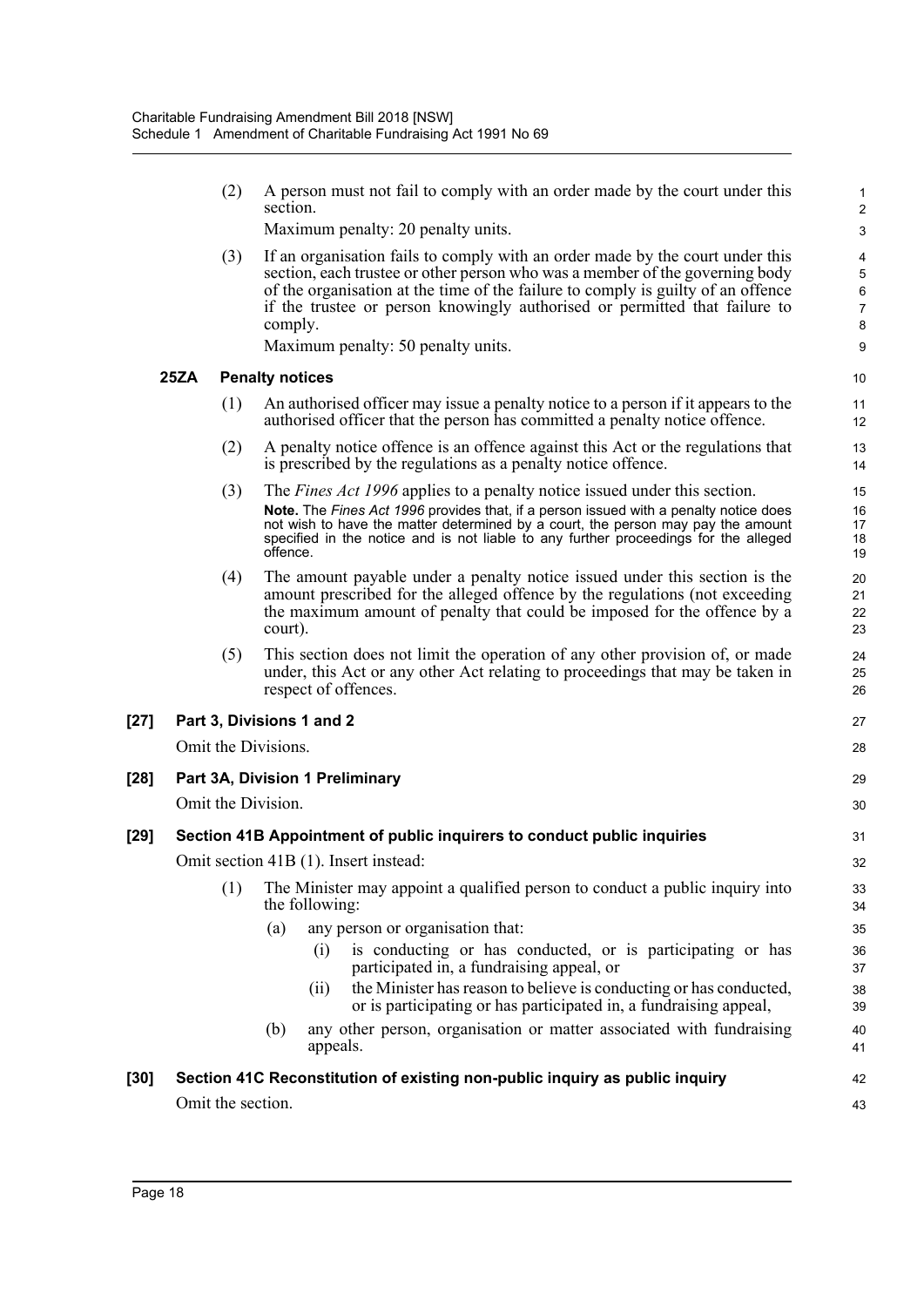| $[31]$ | Section 41I Legal and financial assistance for witness                             |                         |     |                                                                                                                                                                                                                                                                     |                                  |  |  |
|--------|------------------------------------------------------------------------------------|-------------------------|-----|---------------------------------------------------------------------------------------------------------------------------------------------------------------------------------------------------------------------------------------------------------------------|----------------------------------|--|--|
|        | Omit "of the Department of Finance, Services and Innovation" from section 41I (5). |                         |     |                                                                                                                                                                                                                                                                     |                                  |  |  |
| $[32]$ |                                                                                    |                         |     | <b>Section 41N Protection from incrimination</b>                                                                                                                                                                                                                    | З                                |  |  |
|        |                                                                                    |                         |     | Omit "section 30" from section 41N (3) (a). Insert instead "section 25L".                                                                                                                                                                                           |                                  |  |  |
| $[33]$ | Section 41N (6)                                                                    |                         |     |                                                                                                                                                                                                                                                                     |                                  |  |  |
|        |                                                                                    |                         |     | Omit the subsection (including the note to the subsection).                                                                                                                                                                                                         | Е                                |  |  |
| $[34]$ | <b>Section 41P</b>                                                                 |                         |     |                                                                                                                                                                                                                                                                     |                                  |  |  |
|        | Omit the section. Insert instead:                                                  |                         |     |                                                                                                                                                                                                                                                                     |                                  |  |  |
|        | 41P                                                                                |                         |     | Investigative powers under Division 1 of Part 2A                                                                                                                                                                                                                    | ς                                |  |  |
|        |                                                                                    | (1)                     |     | The provisions of sections 25G and 25H extend to public inquiries.                                                                                                                                                                                                  | 10                               |  |  |
|        |                                                                                    | (2)                     |     | For this purpose:                                                                                                                                                                                                                                                   | 11                               |  |  |
|        |                                                                                    |                         | (a) | any reference to an investigation or inquiry under Part 2A is to be read<br>as including a reference to a public inquiry, and                                                                                                                                       | 12<br>13                         |  |  |
|        |                                                                                    |                         | (b) | any reference to the purposes of any investigation or inquiry under<br>Part 2A is to be read as including a reference to the purposes of any<br>public inquiry, and                                                                                                 | 14<br>15<br>16                   |  |  |
|        |                                                                                    |                         | (c) | any reference to an authorised officer is to be read as including a<br>reference to a public inquirer.                                                                                                                                                              | 17<br>18                         |  |  |
| $[35]$ | <b>Section 41Q Search warrant</b>                                                  |                         |     |                                                                                                                                                                                                                                                                     |                                  |  |  |
|        |                                                                                    |                         |     | Omit "section 29" wherever occurring in section $41Q(2)$ and $(3)$ .                                                                                                                                                                                                | 20                               |  |  |
|        |                                                                                    |                         |     | Insert instead "section 25I".                                                                                                                                                                                                                                       | 21                               |  |  |
| $[36]$ | Section 41S Offences in relation to public inquiries                               |                         |     |                                                                                                                                                                                                                                                                     |                                  |  |  |
|        | Omit section 41S (1). Insert instead:                                              |                         |     |                                                                                                                                                                                                                                                                     |                                  |  |  |
|        |                                                                                    | (1)                     |     | Section 25L (Offences relating to inquiries and inspections) extends to public<br>inquiries with all necessary modifications, including the following:                                                                                                              | 24<br>25                         |  |  |
|        |                                                                                    |                         | (a) | the reference in that section to a notice under Division 1 of Part 2A is to<br>be read as including a reference to a notice under this Part (including a<br>notice given in exercise of the powers conferred by section 41P),                                       | 26<br>27<br>28                   |  |  |
|        |                                                                                    |                         |     | (b) the reference in that section to an oath required to be taken, or<br>affirmation required to be made, under Division 1 of Part 2A is to be<br>read as including a reference to an oath or affirmation required under<br>this Part,                              | 29<br>3 <sub>C</sub><br>31<br>32 |  |  |
|        |                                                                                    |                         | (c) | the reference in that section to the exercise of functions under this Act<br>or the regulations by an authorised inspector is to be read as including a<br>reference to the exercise of functions under this Part by a public inquirer<br>or an authorised officer. | 33<br>34<br>35<br>36             |  |  |
| $[37]$ |                                                                                    |                         |     | Section 41T Exclusion of personal liability                                                                                                                                                                                                                         | 37                               |  |  |
|        |                                                                                    | Omit section $41T(3)$ . |     |                                                                                                                                                                                                                                                                     | 38                               |  |  |
| $[38]$ | Section 43 Administrative review of cancellation of authority                      |                         |     |                                                                                                                                                                                                                                                                     |                                  |  |  |
|        |                                                                                    |                         |     | Omit "revoked". Insert instead "cancelled".                                                                                                                                                                                                                         | 40                               |  |  |
|        |                                                                                    |                         |     |                                                                                                                                                                                                                                                                     |                                  |  |  |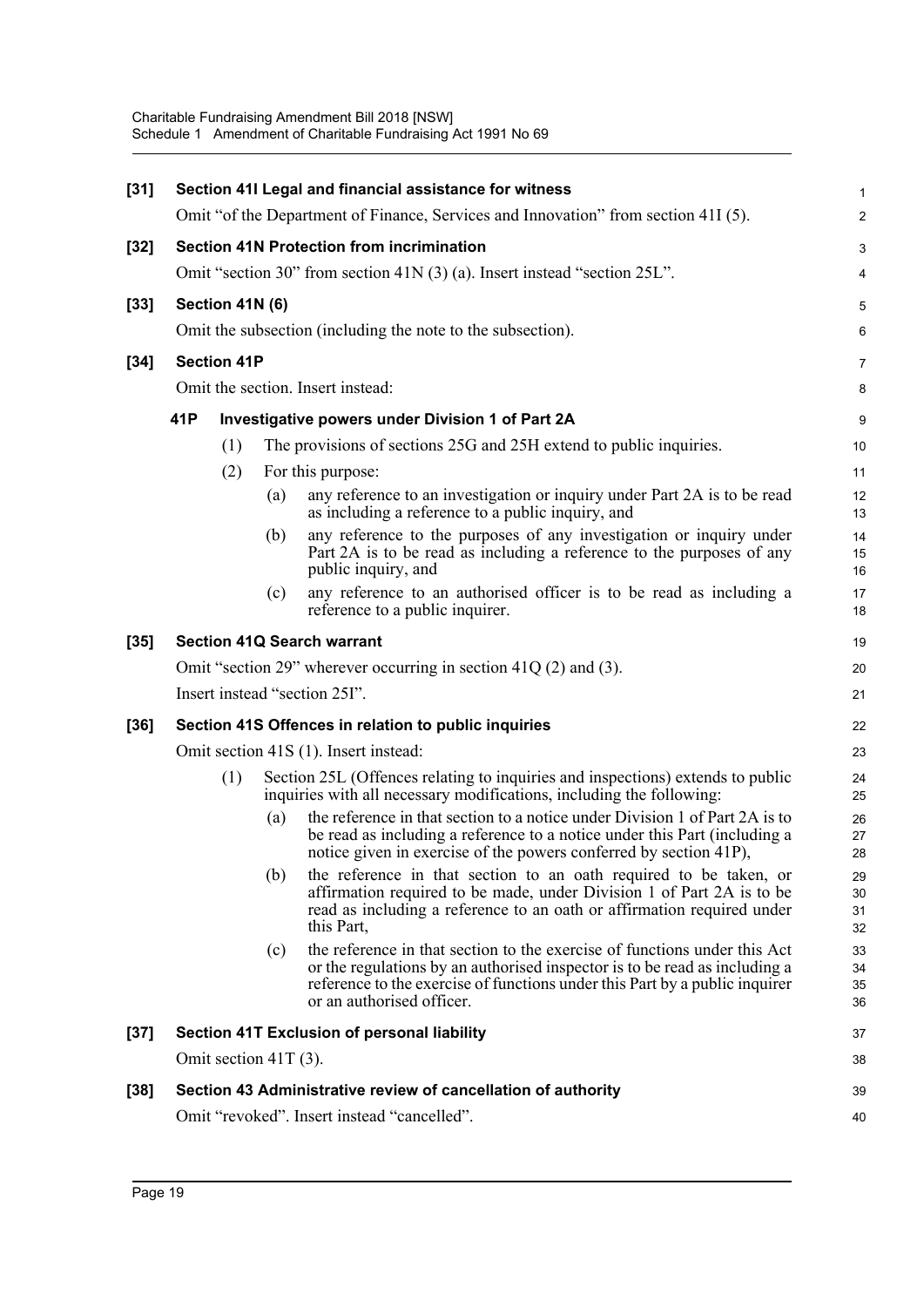| $[39]$ | <b>Section 48</b>                          |                                                                       |                                                                                                                                                                                                                                                                                                                                                                                                                                                                                                                                                         |                                        |  |  |
|--------|--------------------------------------------|-----------------------------------------------------------------------|---------------------------------------------------------------------------------------------------------------------------------------------------------------------------------------------------------------------------------------------------------------------------------------------------------------------------------------------------------------------------------------------------------------------------------------------------------------------------------------------------------------------------------------------------------|----------------------------------------|--|--|
|        | Omit the section. Insert instead:          |                                                                       |                                                                                                                                                                                                                                                                                                                                                                                                                                                                                                                                                         |                                        |  |  |
|        | 48                                         | Remuneration of board members of charitable fundraising organisations |                                                                                                                                                                                                                                                                                                                                                                                                                                                                                                                                                         |                                        |  |  |
|        |                                            | (1)                                                                   | A person must not accept and keep any remuneration, payment or other benefit<br>from an organisation that holds an authority under this Act if the person holds<br>any office, or acts as a member of the governing body, of the organisation.                                                                                                                                                                                                                                                                                                          |                                        |  |  |
|        |                                            | (2)                                                                   | Maximum penalty: 200 penalty units.<br>Subsection $(1)$ does not apply if:                                                                                                                                                                                                                                                                                                                                                                                                                                                                              |                                        |  |  |
|        |                                            |                                                                       | the Minister, by order published in the Gazette, has declared that<br>(a)<br>subsection (1) does not apply to the office or position concerned, or a<br>class of offices or positions that includes the office or position<br>concerned, or                                                                                                                                                                                                                                                                                                             | ε<br>ς<br>10<br>11<br>12               |  |  |
|        |                                            |                                                                       | the Minister has given prior approval to a person accepting and keeping<br>(b)<br>the remuneration, payment or other benefit despite subsection $(1)$ , or                                                                                                                                                                                                                                                                                                                                                                                              | 13<br>14                               |  |  |
|        |                                            |                                                                       | the person concerned holds the office or acts in the position by reason<br>(c)<br>of the person's office as a minister of religion or a member of a religious<br>order.                                                                                                                                                                                                                                                                                                                                                                                 | 15<br>16<br>17                         |  |  |
|        |                                            | (3)                                                                   | An approval under this section is subject to any conditions imposed by the<br>Minister when giving the approval.                                                                                                                                                                                                                                                                                                                                                                                                                                        | 18<br>19                               |  |  |
|        |                                            | An approval under this section is to be in writing.<br>(4)            |                                                                                                                                                                                                                                                                                                                                                                                                                                                                                                                                                         |                                        |  |  |
|        | (5)                                        |                                                                       | An application for approvals must be addressed in writing to the Minister by<br>the organisation concerned.                                                                                                                                                                                                                                                                                                                                                                                                                                             |                                        |  |  |
|        | (6)                                        |                                                                       | In this section, <i>remuneration</i> , <i>payment or other benefit</i> does not include a<br>travelling or subsistence allowance payable to a person.                                                                                                                                                                                                                                                                                                                                                                                                   | 23<br>24                               |  |  |
|        |                                            | (7)                                                                   | The regulations may exempt an organisation, or a class of organisations, from<br>the application of this section.                                                                                                                                                                                                                                                                                                                                                                                                                                       | 25<br>26                               |  |  |
| $[40]$ |                                            |                                                                       | <b>Section 49 Authorised inspectors</b>                                                                                                                                                                                                                                                                                                                                                                                                                                                                                                                 | 27                                     |  |  |
|        |                                            |                                                                       | Omit the section.                                                                                                                                                                                                                                                                                                                                                                                                                                                                                                                                       | 28                                     |  |  |
| $[41]$ | <b>Section 50 Proceedings for offences</b> |                                                                       |                                                                                                                                                                                                                                                                                                                                                                                                                                                                                                                                                         |                                        |  |  |
|        | Omit the section.                          |                                                                       |                                                                                                                                                                                                                                                                                                                                                                                                                                                                                                                                                         |                                        |  |  |
| $[42]$ | <b>Section 51 Offences by corporations</b> |                                                                       |                                                                                                                                                                                                                                                                                                                                                                                                                                                                                                                                                         |                                        |  |  |
|        | Omit the section.                          |                                                                       |                                                                                                                                                                                                                                                                                                                                                                                                                                                                                                                                                         |                                        |  |  |
| $[43]$ | <b>Section 52</b>                          |                                                                       |                                                                                                                                                                                                                                                                                                                                                                                                                                                                                                                                                         |                                        |  |  |
|        | Insert after section 51:                   |                                                                       |                                                                                                                                                                                                                                                                                                                                                                                                                                                                                                                                                         |                                        |  |  |
|        | 52                                         |                                                                       | Application of funds in absence of authority                                                                                                                                                                                                                                                                                                                                                                                                                                                                                                            | 35                                     |  |  |
|        |                                            | (1)                                                                   | If an authority held by a person or organisation has been cancelled or if the<br>Secretary is satisfied a person or organisation is conducting or has conducted<br>a fundraising appeal without lawful authority or contrary to the person's or<br>organisation's authority, the Secretary may apply to the Supreme Court for an<br>order for the disposition of assets of the person or organisation that the<br>Supreme Court is satisfied are, or are traceable to, the proceeds of a<br>fundraising appeal conducted by the person or organisation. | 36<br>37<br>38<br>39<br>40<br>41<br>42 |  |  |